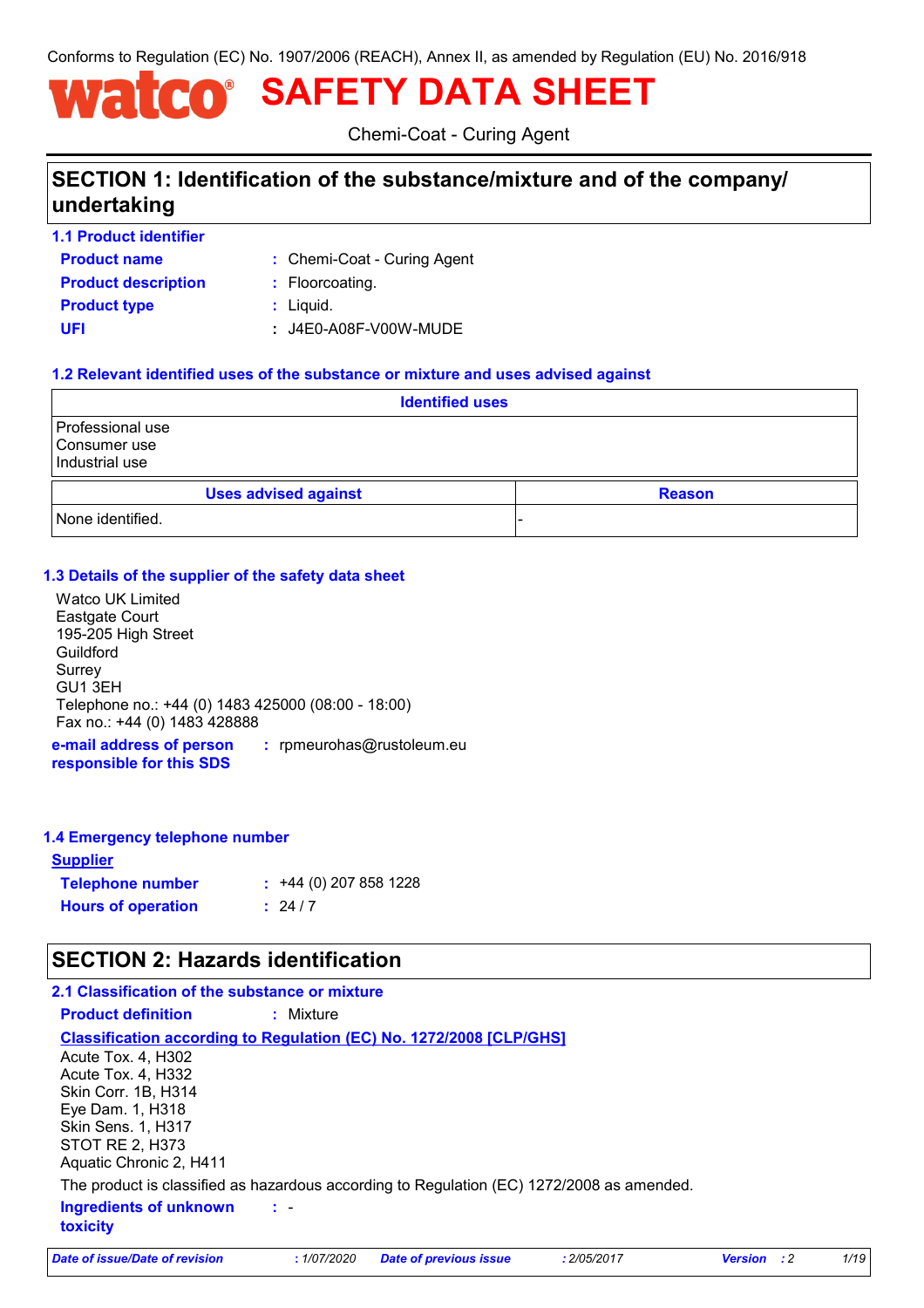# **SECTION 2: Hazards identification**

See Section 11 for more detailed information on health effects and symptoms. See Section 16 for the full text of the H statements declared above.

### **2.2 Label elements**

| <b>Hazard pictograms</b>                                                                                                                                        |                                                                                                                                                                                                                                                                                                                                                                                                                                                             |  |
|-----------------------------------------------------------------------------------------------------------------------------------------------------------------|-------------------------------------------------------------------------------------------------------------------------------------------------------------------------------------------------------------------------------------------------------------------------------------------------------------------------------------------------------------------------------------------------------------------------------------------------------------|--|
| <b>Signal word</b>                                                                                                                                              | : Danger                                                                                                                                                                                                                                                                                                                                                                                                                                                    |  |
| <b>Hazard statements</b>                                                                                                                                        | : Harmful if swallowed or if inhaled.<br>Causes severe skin burns and eye damage.<br>May cause an allergic skin reaction.<br>May cause damage to organs through prolonged or repeated exposure.<br>Toxic to aquatic life with long lasting effects.                                                                                                                                                                                                         |  |
| <b>Precautionary statements</b>                                                                                                                                 |                                                                                                                                                                                                                                                                                                                                                                                                                                                             |  |
| <b>General</b>                                                                                                                                                  | : P102 - Keep out of reach of children.<br>P103 - Read label before use.<br>P101 - If medical advice is needed, have product container or label at hand.                                                                                                                                                                                                                                                                                                    |  |
| <b>Prevention</b>                                                                                                                                               | : P260 - Do not breathe vapour or spray.<br>P280 - Wear protective gloves and face protection:<br>- nitrile rubber or butyl rubber gloves and Goggles, face shield or other full-face<br>protection where potential exists for direct exposure to aerosols or splashes.<br>P273 - Avoid release to the environment.<br>P271 - Use only outdoors or in a well-ventilated area.                                                                               |  |
| <b>Response</b>                                                                                                                                                 | : P301 - IF SWALLOWED:<br>P330 - Rinse mouth.<br>P331 - Do NOT induce vomiting.<br>P303 - IF ON SKIN (or hair):<br>P361 - Take off immediately all contaminated clothing.<br>P353 - Rinse skin with water or shower.<br>P310 - Immediately call a doctor.<br><b>P305 - IF IN EYES:</b><br>P351 - Rinse cautiously with water for several minutes.<br>P338 - Remove contact lenses, if present and easy to do. Continue rinsing.<br>P391 - Collect spillage. |  |
| <b>Storage</b>                                                                                                                                                  | : P405 - Store locked up.                                                                                                                                                                                                                                                                                                                                                                                                                                   |  |
| <b>Disposal</b>                                                                                                                                                 | : P501 - Dispose of contents and container in accordance with all local, regional,<br>national and international regulations.                                                                                                                                                                                                                                                                                                                               |  |
| <b>Hazardous ingredients</b>                                                                                                                                    | : benzyl alcohol; Formaldehyde, polymer with benzenamine, hydrogenated; 2,4,6-tris<br>(dimethylaminomethyl)phenol; m-fenilenbis(methylamine); 4,4'-<br>Isopropylidenediphenol, oligomeric reaction products with 1-chloro-<br>2,3-epoxypropane, reaction products with ethylenediamine; 4,4'-METHYLENEBIS<br>(cyclohexyl amine)                                                                                                                             |  |
| <b>Supplemental label</b><br>elements                                                                                                                           | : Not applicable.                                                                                                                                                                                                                                                                                                                                                                                                                                           |  |
| <b>Annex XVII - Restrictions</b><br>on the manufacture,<br>placing on the market and<br>use of certain dangerous<br>substances, mixtures and<br><b>articles</b> | : Not applicable.                                                                                                                                                                                                                                                                                                                                                                                                                                           |  |
| <b>Special packaging requirements</b>                                                                                                                           |                                                                                                                                                                                                                                                                                                                                                                                                                                                             |  |
| <b>Containers to be fitted</b><br>with child-resistant<br>fastenings                                                                                            | : Yes, applicable.                                                                                                                                                                                                                                                                                                                                                                                                                                          |  |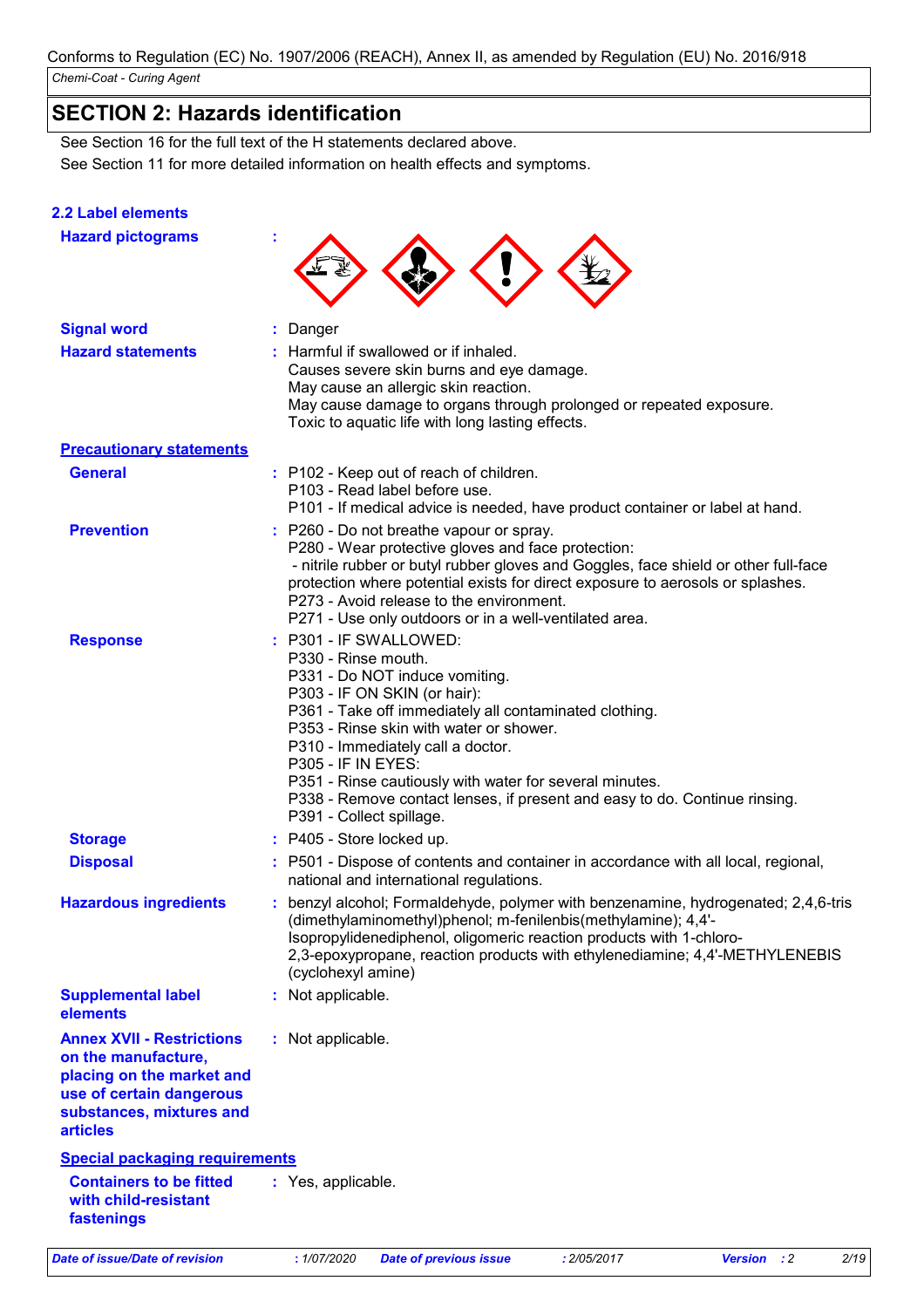## **SECTION 2: Hazards identification**

**Tactile warning of danger :** Yes, applicable.

### **2.3 Other hazards**

**Product meets the criteria for PBT or vPvB according to Regulation (EC) No. 1907/2006, Annex XIII**

**:** This mixture does not contain any substances that are assessed to be a PBT or a vPvB.

**Other hazards which do : not result in classification** : None known.

### **SECTION 3: Composition/information on ingredients**

**Product/ingredient Identifiers name** benzyl alcohol REACH #: 01-2119492630-38 EC: 202-859-9 CAS: 100-51-6 Index: 603-057-00-5  $≥10 - ≤25$  | Acute Tox. 4, H302 Acute Tox. 4, H332 [1] Formaldehyde, polymer with benzenamine, hydrogenated REACH #: 01-2119983522-33 CAS: 135108-88-2  $≥10 - ≤25$  | Acute Tox. 4, H302 Skin Corr. 1C, H314 Eye Dam. 1, H318 Skin Sens. 1, H317 STOT RE 2, H373 (liver) (oral) Aquatic Chronic 3, H412 [1] benzyl alcohol REACH #: 01-2119492630-38 EC: 202-859-9 CAS: 100-51-6 Index: 603-057-00-5  $≥10 - ≤25$  | Acute Tox. 4, H302 Acute Tox. 4, H332 Eye Irrit. 2, H319 [1] Formaldehyde, oligomeric reaction products with phenol and m-phenylenebis (methylamine) EC: 500-137-0 CAS: 57214-10-5  $≥10 - ≤25$  | Aquatic Acute 1, H400 (M=1) Aquatic Chronic 1, H410 (M=1) [1] 2,4,6-tris (dimethylaminomethyl) phenol EC: 202-013-9 CAS: 90-72-2 ≤10 Skin Corr. 1C, H314 Eye Dam. 1, H318 Skin Sens. 1B, H317 [1] m-fenilenbis (methylamine) REACH #: 01-2119480150-50 EC: 216-032-5 CAS: 1477-55-0 Index: 216-032-5  $≤10$   $|$  Acute Tox. 4, H302 Acute Tox. 4, H332 Skin Corr. 1B, H314 Eye Dam. 1, H318 Skin Sens. 1B, H317 Aquatic Chronic 3, H412 [1] 4,4'- Isopropylidenediphenol, 01-2120766318-46 oligomeric reaction products with 1-chloro-2,3-epoxypropane, reaction products with ethylenediamine REACH #: EC: 500-253-1 CAS: 72480-18-3 ≤5 Acute Tox. 4, H302 Eye Dam. 1, H318 Skin Sens. 1, H317 Aquatic Acute 1, H400 (M=1) Aquatic Chronic 1, H410 (M=1) [1] salicylic acid REACH #: 01-2119486984-17 EC: 200-712-3 CAS: 69-72-7  $≤3$  Acute Tox. 4, H302 Eye Dam. 1, H318 Repr. 2, H361d (Unborn child) [1] **% Regulation (EC) No. 1272/2008 [CLP] Type Classification 3.2 Mixtures :** Mixture

*Date of issue/Date of revision* **:** *1/07/2020 Date of previous issue : 2/05/2017 Version : 2 3/19*

REACH #:

01-2119541673-38

4,4'-METHYLENEBIS (cyclohexyl amine)

|  |  | e of previous issue |  |
|--|--|---------------------|--|
|  |  |                     |  |

 $≤3$  Acute Tox. 4, H302

Skin Corr. 1B, H314

[1]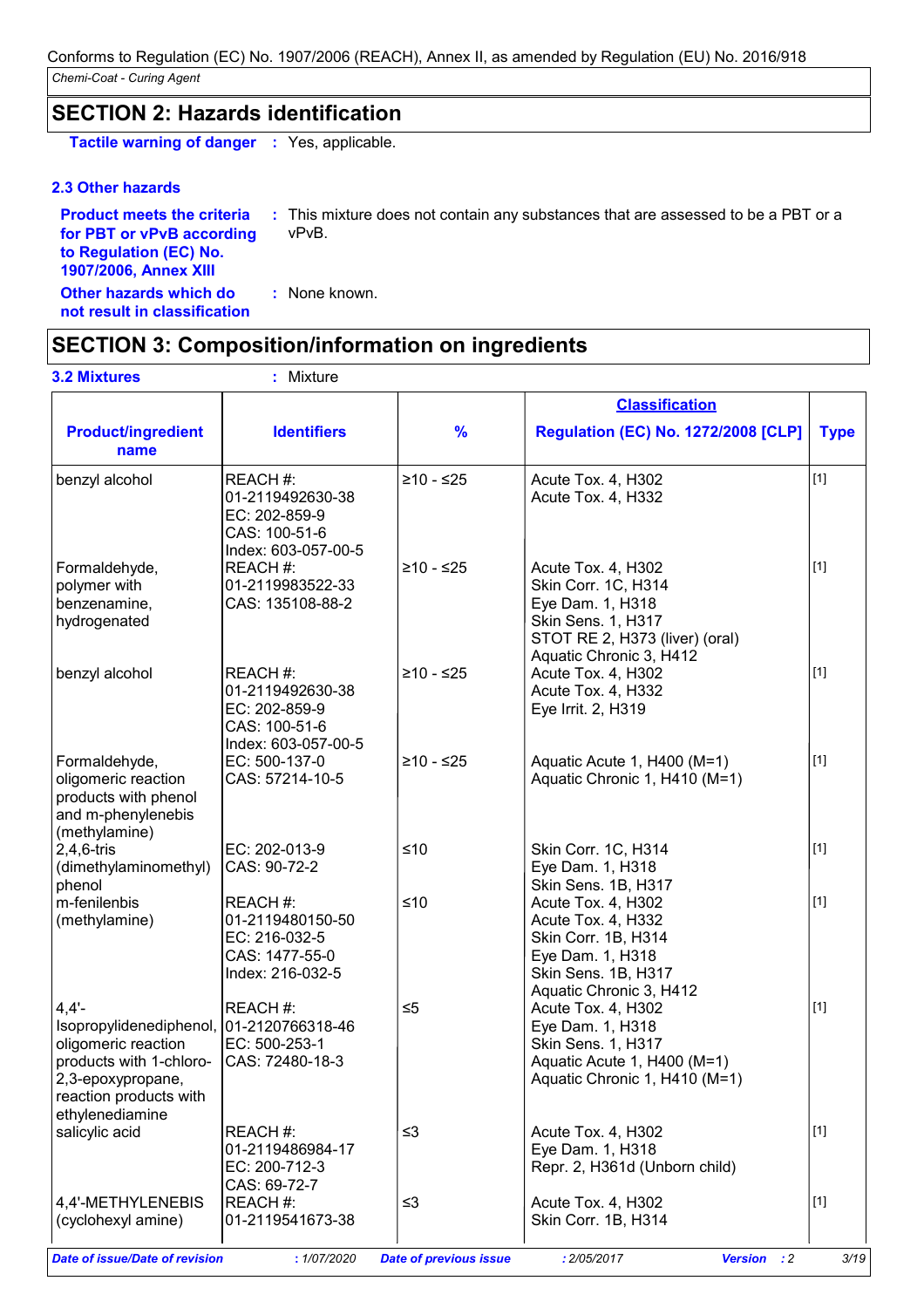### **SECTION 3: Composition/information on ingredients**

|                     | EC: 217-168-8   |    | Eye Dam. 1, H318                                                        |       |
|---------------------|-----------------|----|-------------------------------------------------------------------------|-------|
|                     | ICAS: 1761-71-3 |    | Skin Sens. 1B, H317                                                     |       |
|                     |                 |    | STOT RE 2, H373 (liver) (oral)                                          |       |
| bis[(dimethylamino) | IEC: 275-162-0  | ≤3 | Skin Corr. 1C, H314                                                     | $[1]$ |
| methyllphenol       | CAS: 71074-89-0 |    | Eye Dam. 1, H318                                                        |       |
|                     |                 |    | Skin Sens. 1B, H317                                                     |       |
|                     |                 |    | See Section 16 for the full text of the<br>H statements declared above. |       |

There are no additional ingredients present which, within the current knowledge of the supplier and in the concentrations applicable, are classified as hazardous to health or the environment, are PBTs, vPvBs or Substances of equivalent concern, or have been assigned a workplace exposure limit and hence require reporting in this section.

Type

[1] Substance classified with a health or environmental hazard

[2] Substance with a workplace exposure limit

[3] Substance meets the criteria for PBT according to Regulation (EC) No. 1907/2006, Annex XIII

[4] Substance meets the criteria for vPvB according to Regulation (EC) No. 1907/2006, Annex XIII

[5] Substance of equivalent concern

[6] Additional disclosure due to company policy

Occupational exposure limits, if available, are listed in Section 8.

## **SECTION 4: First aid measures**

#### **4.1 Description of first aid measures**

| <b>General</b>                    | : In all cases of doubt, or when symptoms persist, seek medical attention. Never give<br>anything by mouth to an unconscious person. If unconscious, place in recovery<br>position and seek medical advice.                                                                                                                                                                                                     |
|-----------------------------------|-----------------------------------------------------------------------------------------------------------------------------------------------------------------------------------------------------------------------------------------------------------------------------------------------------------------------------------------------------------------------------------------------------------------|
| <b>Eye contact</b>                | : Check for and remove any contact lenses. Immediately flush eyes with running<br>water for at least 15 minutes, keeping eyelids open. Seek immediate medical<br>attention.                                                                                                                                                                                                                                     |
| <b>Inhalation</b>                 | : Remove to fresh air. Keep person warm and at rest. If not breathing, if breathing is<br>irregular or if respiratory arrest occurs, provide artificial respiration or oxygen by<br>trained personnel.                                                                                                                                                                                                          |
| <b>Skin contact</b>               | : Remove contaminated clothing and shoes. Wash skin thoroughly with soap and<br>water or use recognised skin cleanser. Do NOT use solvents or thinners.                                                                                                                                                                                                                                                         |
| <b>Ingestion</b>                  | : If swallowed, seek medical advice immediately and show the container or label.<br>Keep person warm and at rest. Do NOT induce vomiting.                                                                                                                                                                                                                                                                       |
| <b>Protection of first-aiders</b> | : No action shall be taken involving any personal risk or without suitable training. If it<br>is suspected that fumes are still present, the rescuer should wear an appropriate<br>mask or self-contained breathing apparatus. It may be dangerous to the person<br>providing aid to give mouth-to-mouth resuscitation. Wash contaminated clothing<br>thoroughly with water before removing it, or wear gloves. |

### **4.2 Most important symptoms and effects, both acute and delayed**

There are no data available on the mixture itself. The mixture has been assessed following the conventional method of the CLP Regulation (EC) No 1272/2008 and is classified for toxicological properties accordingly. See Sections 2 and 3 for details.

Exposure to component solvent vapour concentrations in excess of the stated occupational exposure limit may result in adverse health effects such as mucous membrane and respiratory system irritation and adverse effects on the kidneys, liver and central nervous system. Symptoms and signs include headache, dizziness, fatigue, muscular weakness, drowsiness and, in extreme cases, loss of consciousness.

Solvents may cause some of the above effects by absorption through the skin. Repeated or prolonged contact with the mixture may cause removal of natural fat from the skin, resulting in non-allergic contact dermatitis and absorption through the skin.

If splashed in the eyes, the liquid may cause irritation and reversible damage.

Ingestion may cause nausea, diarrhea and vomiting.

This takes into account, where known, delayed and immediate effects and also chronic effects of components from short-term and long-term exposure by oral, inhalation and dermal routes of exposure and eye contact.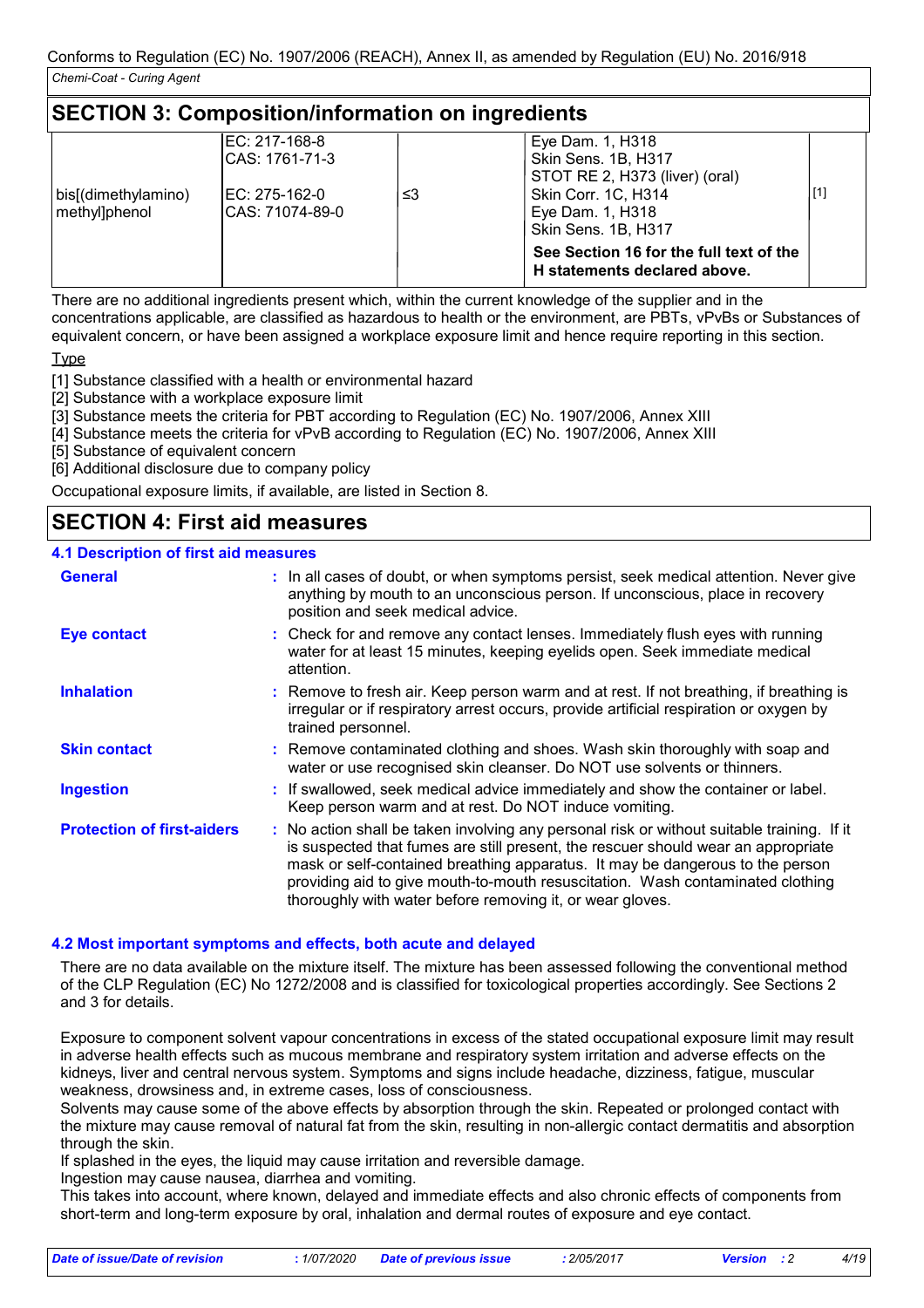### **SECTION 4: First aid measures**

Contains Formaldehyde, polymer with benzenamine, hydrogenated, 2,4,6-tris(dimethylaminomethyl)phenol, mfenilenbis(methylamine), 4,4'-Isopropylidenediphenol, oligomeric reaction products with 1-chloro-2,3-epoxypropane, reaction products with ethylenediamine, 4,4'-METHYLENEBIS (cyclohexyl amine), bis[(dimethylamino)methyl]phenol. May produce an allergic reaction.

### **Over-exposure signs/symptoms**

| <b>Eye contact</b>  | : Adverse symptoms may include the following:<br>pain<br>watering<br>redness                           |
|---------------------|--------------------------------------------------------------------------------------------------------|
| <b>Inhalation</b>   | : No specific data.                                                                                    |
| <b>Skin contact</b> | : Adverse symptoms may include the following:<br>pain or irritation<br>redness<br>blistering may occur |
| <b>Ingestion</b>    | : Adverse symptoms may include the following:<br>stomach pains                                         |

|                            | 4.3 Indication of any immediate medical attention and special treatment needed                                                                                           |
|----------------------------|--------------------------------------------------------------------------------------------------------------------------------------------------------------------------|
| <b>Notes to physician</b>  | : In case of inhalation of decomposition products in a fire, symptoms may be delayed.<br>The exposed person may need to be kept under medical surveillance for 48 hours. |
| <b>Specific treatments</b> | : No specific treatment.                                                                                                                                                 |

See toxicological information (Section 11)

#### **SECTION 5: Firefighting measures** Recommended: alcohol-resistant foam, CO₂, powders, water spray. **: :** Do not use water jet. **Hazardous thermal decomposition products Hazards from the substance or mixture Special protective equipment for fire-fighters 5.1 Extinguishing media :** In a fire or if heated, a pressure increase will occur and the container may burst. **:** Decomposition products may include the following materials: **:** Fire-fighters should wear appropriate protective equipment and self-contained **Suitable extinguishing media Unsuitable extinguishing media 5.2 Special hazards arising from the substance or mixture 5.3 Advice for firefighters Special protective actions for fire-fighters :** Promptly isolate the scene by removing all persons from the vicinity of the incident if This material is toxic to aquatic life with long lasting effects. Fire water contaminated with this material must be contained and prevented from being discharged to any waterway, sewer or drain. there is a fire. No action shall be taken involving any personal risk or without suitable training. breathing apparatus (SCBA) with a full face-piece operated in positive pressure mode. Clothing for fire-fighters (including helmets, protective boots and gloves) conforming to European standard EN 469 will provide a basic level of protection for chemical incidents. carbon dioxide carbon monoxide nitrogen oxides halogenated compounds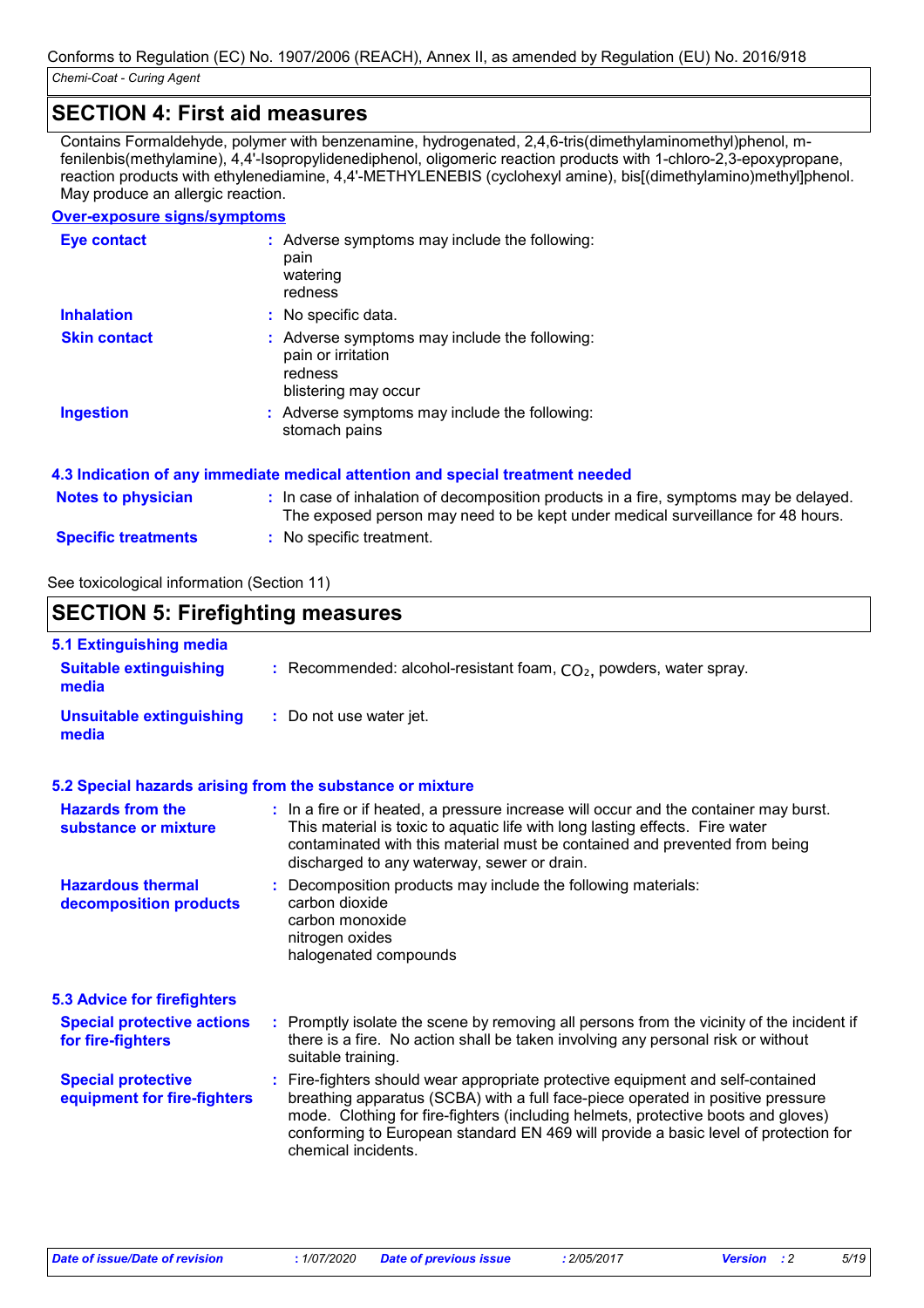# **SECTION 6: Accidental release measures**

|                                                  | 6.1 Personal precautions, protective equipment and emergency procedures                                                                                                                                                                                                                                                                                                                                                                                                                                                                                                                         |
|--------------------------------------------------|-------------------------------------------------------------------------------------------------------------------------------------------------------------------------------------------------------------------------------------------------------------------------------------------------------------------------------------------------------------------------------------------------------------------------------------------------------------------------------------------------------------------------------------------------------------------------------------------------|
| For non-emergency<br>personnel                   | : No action shall be taken involving any personal risk or without suitable training.<br>Evacuate surrounding areas. Keep unnecessary and unprotected personnel from<br>entering. Do not touch or walk through spilt material. Do not breathe vapour or mist.<br>Provide adequate ventilation. Wear appropriate respirator when ventilation is<br>inadequate. Put on appropriate personal protective equipment.                                                                                                                                                                                  |
| For emergency responders :                       | If specialised clothing is required to deal with the spillage, take note of any<br>information in Section 8 on suitable and unsuitable materials. See also the<br>information in "For non-emergency personnel".                                                                                                                                                                                                                                                                                                                                                                                 |
| <b>6.2 Environmental</b><br>precautions          | : Avoid dispersal of spilt material and runoff and contact with soil, waterways, drains<br>and sewers. Inform the relevant authorities if the product has caused environmental<br>pollution (sewers, waterways, soil or air). Water polluting material. May be harmful<br>to the environment if released in large quantities. Collect spillage.                                                                                                                                                                                                                                                 |
|                                                  | 6.3 Methods and material for containment and cleaning up                                                                                                                                                                                                                                                                                                                                                                                                                                                                                                                                        |
| <b>Small spill</b>                               | : Stop leak if without risk. Move containers from spill area. Dilute with water and mop<br>up if water-soluble. Alternatively, or if water-insoluble, absorb with an inert dry<br>material and place in an appropriate waste disposal container. Dispose of via a<br>licensed waste disposal contractor.                                                                                                                                                                                                                                                                                        |
| <b>Large spill</b>                               | Stop leak if without risk. Move containers from spill area. Approach the release<br>from upwind. Prevent entry into sewers, water courses, basements or confined<br>areas. Wash spillages into an effluent treatment plant or proceed as follows.<br>Contain and collect spillage with non-combustible, absorbent material e.g. sand,<br>earth, vermiculite or diatomaceous earth and place in container for disposal<br>according to local regulations. Dispose of via a licensed waste disposal contractor.<br>Contaminated absorbent material may pose the same hazard as the spilt product. |
| <b>6.4 Reference to other</b><br><b>sections</b> | : See Section 1 for emergency contact information.<br>See Section 8 for information on appropriate personal protective equipment.<br>See Section 13 for additional waste treatment information.                                                                                                                                                                                                                                                                                                                                                                                                 |

# **SECTION 7: Handling and storage**

The information in this section contains generic advice and guidance.

| <b>7.1 Precautions for safe</b><br>handling | : Prevent the creation of flammable or explosive concentrations of vapours in air and<br>avoid vapour concentrations higher than the occupational exposure limits.<br>In addition, the product should only be used in areas from which all naked lights and<br>other sources of ignition have been excluded. Electrical equipment should be<br>protected to the appropriate standard.<br>Mixture may charge electrostatically: always use earthing leads when transferring<br>from one container to another.<br>Operators should wear antistatic footwear and clothing and floors should be of the<br>conducting type.<br>Keep away from heat, sparks and flame. No sparking tools should be used.<br>Avoid contact with skin and eyes. Avoid the inhalation of dust, particulates, spray or<br>mist arising from the application of this mixture. Avoid inhalation of dust from<br>sanding.<br>Eating, drinking and smoking should be prohibited in areas where this material is<br>handled, stored and processed.<br>Put on appropriate personal protective equipment (see Section 8).<br>Never use pressure to empty. Container is not a pressure vessel.<br>Always keep in containers made from the same material as the original one.<br>Comply with the health and safety at work laws.<br>Do not allow to enter drains or watercourses.<br>Information on fire and explosion protection<br>Vapours are heavier than air and may spread along floors. Vapours may form<br>explosive mixtures with air. |
|---------------------------------------------|--------------------------------------------------------------------------------------------------------------------------------------------------------------------------------------------------------------------------------------------------------------------------------------------------------------------------------------------------------------------------------------------------------------------------------------------------------------------------------------------------------------------------------------------------------------------------------------------------------------------------------------------------------------------------------------------------------------------------------------------------------------------------------------------------------------------------------------------------------------------------------------------------------------------------------------------------------------------------------------------------------------------------------------------------------------------------------------------------------------------------------------------------------------------------------------------------------------------------------------------------------------------------------------------------------------------------------------------------------------------------------------------------------------------------------------------------------------------------------------------------------------|
| <b>Date of issue/Date of revision</b>       | 6/19<br>:1/07/2020<br><b>Date of previous issue</b><br>: 2/05/2017<br><b>Version</b> : 2                                                                                                                                                                                                                                                                                                                                                                                                                                                                                                                                                                                                                                                                                                                                                                                                                                                                                                                                                                                                                                                                                                                                                                                                                                                                                                                                                                                                                     |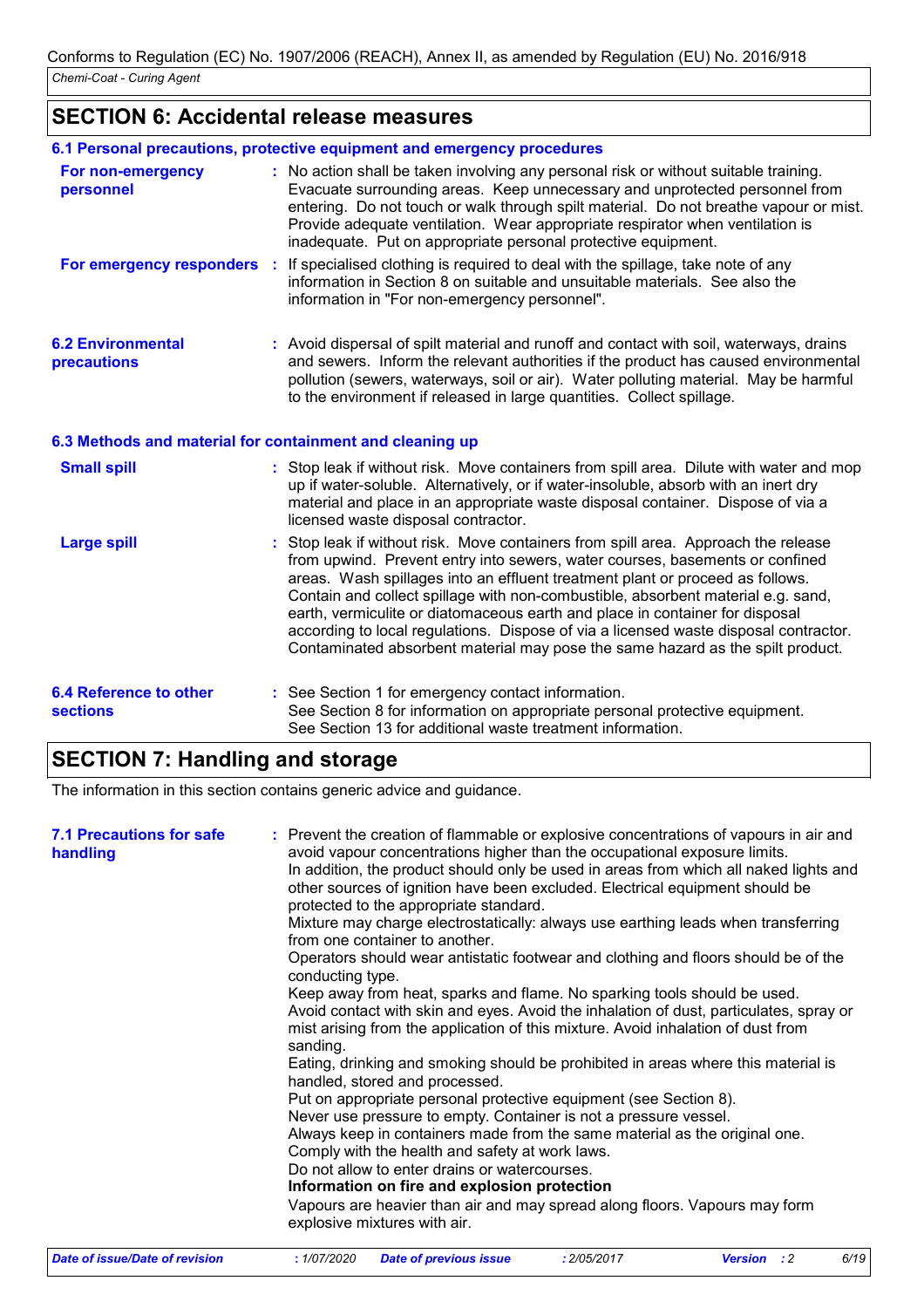### **SECTION 7: Handling and storage**

#### **7.2 Conditions for safe storage, including any incompatibilities**

Store in accordance with local regulations.

**Notes on joint storage**

Keep away from: oxidising agents, strong alkalis, strong acids.

#### **Additional information on storage conditions**

Observe label precautions. Store in a dry, cool and well-ventilated area. Keep away from heat and direct sunlight. Keep away from sources of ignition. No smoking. Prevent unauthorised access. Containers that have been opened must be carefully resealed and kept upright to prevent leakage.

### **Seveso Directive - Reporting thresholds (in tonnes)**

#### **Danger criteria**

| <b>Category</b> | threshold | Notification and MAPP Safety report threshold |
|-----------------|-----------|-----------------------------------------------|
| E <sub>2</sub>  | 200 tonne | 500 tonne                                     |

#### **7.3 Specific end use(s)**

**Recommendations :**

: Not available.

**Industrial sector specific : solutions**

: Not available.

### **SECTION 8: Exposure controls/personal protection**

The list of Identified Uses in Section 1 should be consulted for any available use-specific information provided in the Exposure Scenario(s).

#### **8.1 Control parameters**

#### **Occupational exposure limits**

No exposure limit value known.

**Recommended monitoring procedures :** If this product contains ingredients with exposure limits, personal, workplace atmosphere or biological monitoring may be required to determine the effectiveness of the ventilation or other control measures and/or the necessity to use respiratory protective equipment. Reference should be made to monitoring standards, such as the following: European Standard EN 689 (Workplace atmospheres - Guidance for the assessment of exposure by inhalation to chemical agents for comparison with limit values and measurement strategy) European Standard EN 14042 (Workplace atmospheres - Guide for the application and use of procedures for the assessment of exposure to chemical and biological agents) European Standard EN 482 (Workplace atmospheres - General requirements for the performance of procedures for the measurement of chemical agents) Reference to national guidance documents for methods for the determination of hazardous substances will also be required.

#### **DNELs/DMELs**

| <b>Product/ingredient name</b> | <b>Type</b> | <b>Exposure</b>               | <b>Value</b>                      | <b>Population</b>                    | <b>Effects</b>                        |
|--------------------------------|-------------|-------------------------------|-----------------------------------|--------------------------------------|---------------------------------------|
| benzyl alcohol                 | <b>DNEL</b> | Short term Dermal             | 47 mg/kg<br>bw/day                | Workers                              | Systemic                              |
|                                | <b>DNEL</b> | Short term<br>Inhalation      | $450 \text{ mg/m}^3$              | Workers                              | Systemic                              |
|                                | <b>DNEL</b> | Long term Dermal              | $9,5$ mg/kg<br>bw/day             | Workers                              | Systemic                              |
|                                | <b>DNEL</b> | Long term<br>Inhalation       | 90 mg/m <sup>3</sup>              | Workers                              | Systemic                              |
|                                | <b>DNEL</b> | Short term Dermal             | $28,5 \,\mathrm{mg}$<br>kg bw/day | General<br>population<br>[Consumers] | Systemic                              |
|                                | <b>DNEL</b> | Short term<br>Inhalation      | 40,55 mg/<br>m <sup>3</sup>       | General<br>population<br>[Consumers] | Systemic                              |
| Date of issue/Date of revision | :1/07/2020  | <b>Date of previous issue</b> | : 2/05/2017                       |                                      | 7/19<br>$\cdot$ : 2<br><b>Version</b> |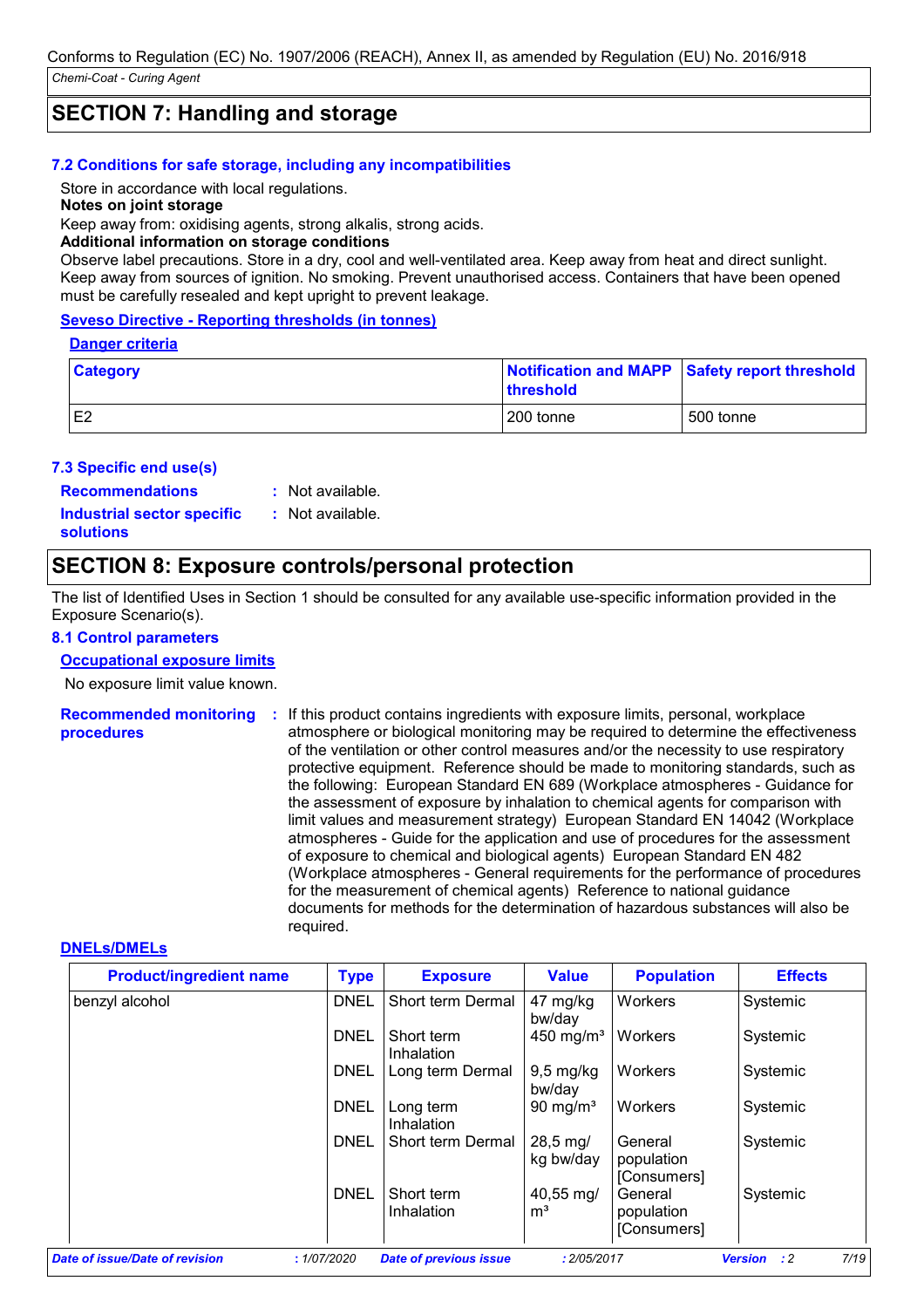| <b>SECTION 8: Exposure controls/personal protection</b> |             |                          |                             |                                      |          |
|---------------------------------------------------------|-------------|--------------------------|-----------------------------|--------------------------------------|----------|
|                                                         | <b>DNEL</b> | Short term Oral          | 25 mg/kg<br>bw/day          | General<br>population<br>[Consumers] | Systemic |
|                                                         | <b>DNEL</b> | Long term Dermal         | 5,7 mg/kg<br>bw/day         | General<br>population<br>[Consumers] | Systemic |
|                                                         | <b>DNEL</b> | Long term<br>Inhalation  | 8,11 mg/m <sup>3</sup>      | General<br>population<br>[Consumers] | Systemic |
|                                                         | <b>DNEL</b> | Long term Oral           | 5 mg/kg<br>bw/day           | General<br>population<br>[Consumers] | Systemic |
| benzyl alcohol                                          | <b>DNEL</b> | Short term Dermal        | 47 mg/kg<br>bw/day          | Workers                              | Systemic |
|                                                         | <b>DNEL</b> | Short term<br>Inhalation | 450 mg/ $m3$                | Workers                              | Systemic |
|                                                         | <b>DNEL</b> | Long term Dermal         | $9,5$ mg/kg<br>bw/day       | Workers                              | Systemic |
|                                                         | <b>DNEL</b> | Long term<br>Inhalation  | 90 mg/ $m3$                 | Workers                              | Systemic |
|                                                         | <b>DNEL</b> | Short term Dermal        | 28,5 mg/<br>kg bw/day       | General<br>population<br>[Consumers] | Systemic |
|                                                         | <b>DNEL</b> | Short term<br>Inhalation | 40,55 mg/<br>m <sup>3</sup> | General<br>population<br>[Consumers] | Systemic |
|                                                         | <b>DNEL</b> | Short term Oral          | 25 mg/kg<br>bw/day          | General<br>population<br>[Consumers] | Systemic |
|                                                         | <b>DNEL</b> | Long term Dermal         | 5,7 mg/kg<br>bw/day         | General<br>population<br>[Consumers] | Systemic |
|                                                         | <b>DNEL</b> | Long term<br>Inhalation  | $8,11 \, \text{mg/m}^3$     | General<br>population<br>[Consumers] | Systemic |
|                                                         | <b>DNEL</b> | Long term Oral           | 5 mg/kg<br>bw/day           | General<br>population<br>[Consumers] | Systemic |
| 2,4,6-tris(dimethylaminomethyl)<br>phenol               | <b>DNEL</b> | Long term<br>Inhalation  | $0,31$ mg/m <sup>3</sup>    | Workers                              | Systemic |

#### **PNECs**

| <b>Product/ingredient name</b>        | <b>Compartment Detail</b> | <b>Value</b>         | <b>Method Detail</b>      |
|---------------------------------------|---------------------------|----------------------|---------------------------|
| benzyl alcohol                        | Fresh water               | 1 mg/l               | <b>Assessment Factors</b> |
|                                       | Marine                    | $ 0,1 \text{ mg}/I $ | <b>Assessment Factors</b> |
|                                       | Fresh water sediment      | 5,27 mg/kg           | <b>Assessment Factors</b> |
|                                       | Marine water sediment     | $0,527$ mg/kg        | <b>Assessment Factors</b> |
|                                       | Soil                      | 0,456 mg/kg          | <b>Assessment Factors</b> |
|                                       | Sewage Treatment          | 39 mg/l              | <b>Assessment Factors</b> |
|                                       | Plant                     |                      |                           |
| benzyl alcohol                        | Fresh water               | 1 mg/l               | <b>Assessment Factors</b> |
|                                       | Marine                    | $0,1$ mg/l           | <b>Assessment Factors</b> |
|                                       | Fresh water sediment      | 5,27 mg/kg           | <b>Assessment Factors</b> |
|                                       | Marine water sediment     | 0,527 mg/kg          | <b>Assessment Factors</b> |
|                                       | Soil                      | $0,456$ mg/kg        | <b>Assessment Factors</b> |
|                                       | Sewage Treatment          | 39 mg/l              | <b>Assessment Factors</b> |
|                                       | Plant                     |                      |                           |
| 2,4,6-tris(dimethylaminomethyl)phenol | Fresh water               | $ 0,84 \text{ mg}/I$ |                           |

### **8.2 Exposure controls**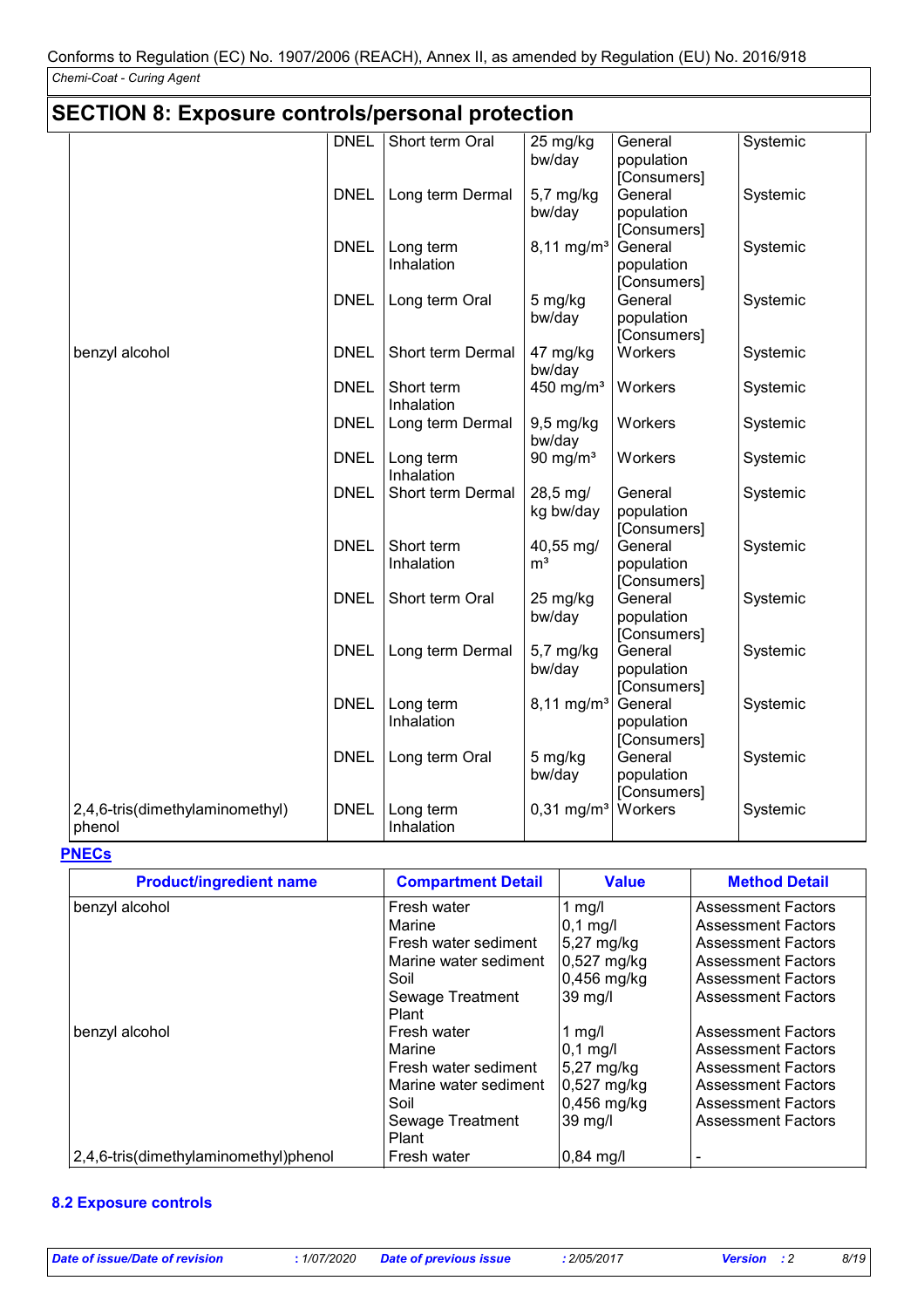### **SECTION 8: Exposure controls/personal protection**

| <b>Appropriate engineering</b><br><b>controls</b> | Provide adequate ventilation. Where reasonably practicable, this should be<br>achieved by the use of local exhaust ventilation and good general extraction. If<br>these are not sufficient to maintain concentrations of particulates and solvent<br>vapours below the OEL, suitable respiratory protection must be worn.                                                                                                                                                   |
|---------------------------------------------------|-----------------------------------------------------------------------------------------------------------------------------------------------------------------------------------------------------------------------------------------------------------------------------------------------------------------------------------------------------------------------------------------------------------------------------------------------------------------------------|
| <b>Individual protection measures</b>             |                                                                                                                                                                                                                                                                                                                                                                                                                                                                             |
| <b>Hygiene measures</b>                           | : Wash hands, forearms and face thoroughly after handling chemical products, before<br>eating, smoking and using the lavatory and at the end of the working period.<br>Appropriate techniques should be used to remove potentially contaminated clothing.<br>Contaminated work clothing should not be allowed out of the workplace. Wash<br>contaminated clothing before reusing. Ensure that eyewash stations and safety<br>showers are close to the workstation location. |
| <b>Eye/face protection</b>                        | : Safety eyewear complying with an approved standard should be used when a risk<br>assessment indicates this is necessary to avoid exposure to liquid splashes, mists,<br>gases or dusts. If contact is possible, the following protection should be worn,<br>unless the assessment indicates a higher degree of protection: chemical splash<br>goggles and/or face shield. If inhalation hazards exist, a full-face respirator may be<br>required instead.                 |
| <b>Skin protection</b>                            |                                                                                                                                                                                                                                                                                                                                                                                                                                                                             |

### **Hand protection**

There is no one glove material or combination of materials that will give unlimited resistance to any individual or combination of chemicals.

The breakthrough time must be greater than the end use time of the product.

The instructions and information provided by the glove manufacturer on use, storage, maintenance and replacement must be followed.

Gloves should be replaced regularly and if there is any sign of damage to the glove material.

Always ensure that gloves are free from defects and that they are stored and used correctly.

The performance or effectiveness of the glove may be reduced by physical/chemical damage and poor maintenance.

Barrier creams may help to protect the exposed areas of the skin but should not be applied once exposure has occurred.

| <b>Gloves</b>                             | : For prolonged or repeated handling, use the following type of gloves:                                                                                                                                                                                                                                                                                     |
|-------------------------------------------|-------------------------------------------------------------------------------------------------------------------------------------------------------------------------------------------------------------------------------------------------------------------------------------------------------------------------------------------------------------|
|                                           | Recommended: $> 8$ hours (breakthrough time): nitrile rubber or butyl rubber (0.6<br>mm) gloves                                                                                                                                                                                                                                                             |
|                                           | The recommendation for the type or types of glove to use when handling this<br>product is based on information from the following source:                                                                                                                                                                                                                   |
|                                           | <b>EN 374</b>                                                                                                                                                                                                                                                                                                                                               |
|                                           | The user must check that the final choice of type of glove selected for handling this<br>product is the most appropriate and takes into account the particular conditions of<br>use, as included in the user's risk assessment.                                                                                                                             |
| <b>Body protection</b>                    | : Personal protective equipment for the body should be selected based on the task<br>being performed and the risks involved and should be approved by a specialist<br>before handling this product.                                                                                                                                                         |
| <b>Other skin protection</b>              | : Appropriate footwear and any additional skin protection measures should be<br>selected based on the task being performed and the risks involved and should be<br>approved by a specialist before handling this product.                                                                                                                                   |
| <b>Respiratory protection</b>             | : Based on the hazard and potential for exposure, select a respirator that meets the<br>appropriate standard or certification. Respirators must be used according to a<br>respiratory protection program to ensure proper fitting, training, and other important<br>aspects of use. Recommended: organic vapour (Type A) and particulate filter (EN<br>141) |
| <b>Environmental exposure</b><br>controls | : Emissions from ventilation or work process equipment should be checked to ensure<br>they comply with the requirements of environmental protection legislation. In some<br>cases, fume scrubbers, filters or engineering modifications to the process<br>equipment will be necessary to reduce emissions to acceptable levels.                             |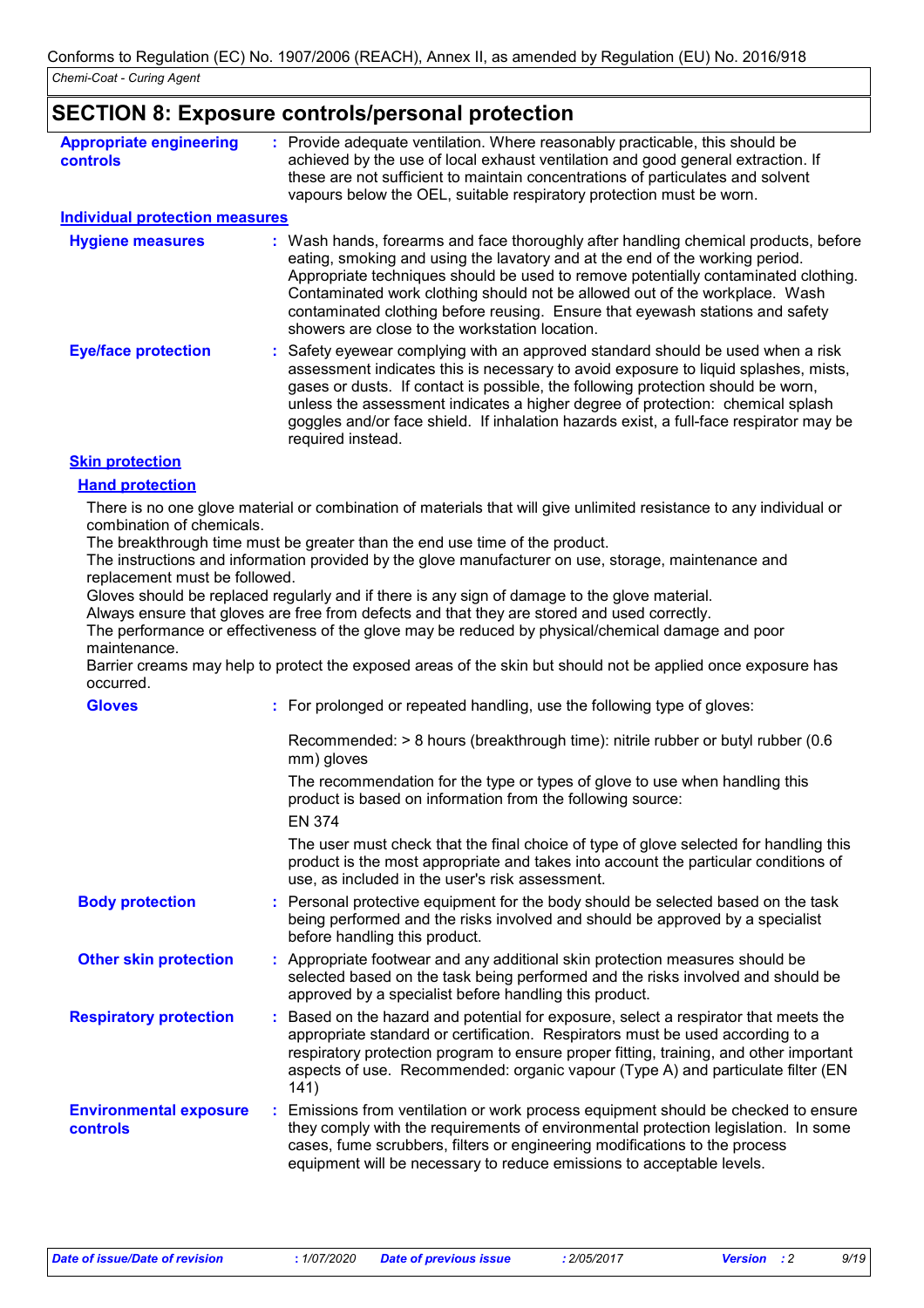# **SECTION 9: Physical and chemical properties**

# **9.1 Information on basic physical and chemical properties**

### **Appearance**

| <b>Physical state</b>                                  |    | Liquid.           |
|--------------------------------------------------------|----|-------------------|
| <b>Colour</b>                                          |    | Grey.             |
| <b>Odour</b>                                           |    | Not available.    |
| <b>Odour threshold</b>                                 |    | Not available.    |
| рH                                                     |    | Not available.    |
| <b>Melting point/freezing point</b>                    | ÷. | Not available.    |
| Initial boiling point and<br>boiling range             |    | Not available.    |
| <b>Flash point</b>                                     |    | Closed cup: >60°C |
| <b>Evaporation rate</b>                                |    | Not available.    |
| <b>Flammability (solid, gas)</b>                       |    | Not available.    |
| <b>Upper/lower flammability or</b><br>explosive limits |    | Not available.    |
| <b>Vapour pressure</b>                                 |    | Not available.    |
| <b>Vapour density</b>                                  |    | Not available.    |
| <b>Relative density</b>                                | ÷  | 1,05 to 1,1       |
| <b>Solubility(ies)</b>                                 | ÷  | Not available.    |
| <b>Partition coefficient: n-octanol/:</b><br>water     |    | Not available.    |
| <b>Auto-ignition temperature</b>                       |    | : Not available.  |
| <b>Decomposition temperature</b>                       |    | Not available.    |
| <b>Viscosity</b>                                       |    | Not available.    |
| <b>Explosive properties</b>                            |    | Not available.    |
| <b>Oxidising properties</b>                            |    | Not available.    |

### **9.2 Other information**

No additional information.

# **SECTION 10: Stability and reactivity**

| <b>10.1 Reactivity</b>                            | : No specific test data related to reactivity available for this product or its ingredients.                                        |
|---------------------------------------------------|-------------------------------------------------------------------------------------------------------------------------------------|
| <b>10.2 Chemical stability</b>                    | : Stable under recommended storage and handling conditions (see Section 7).                                                         |
| <b>10.3 Possibility of</b><br>hazardous reactions | : Under normal conditions of storage and use, hazardous reactions will not occur.                                                   |
| <b>10.4 Conditions to avoid</b>                   | : When exposed to high temperatures may produce hazardous decomposition<br>products.                                                |
| 10.5 Incompatible materials                       | : Keep away from the following materials to prevent strong exothermic reactions:<br>oxidising agents, strong alkalis, strong acids. |
| <b>10.6 Hazardous</b><br>decomposition products   | : Under normal conditions of storage and use, hazardous decomposition products<br>should not be produced.                           |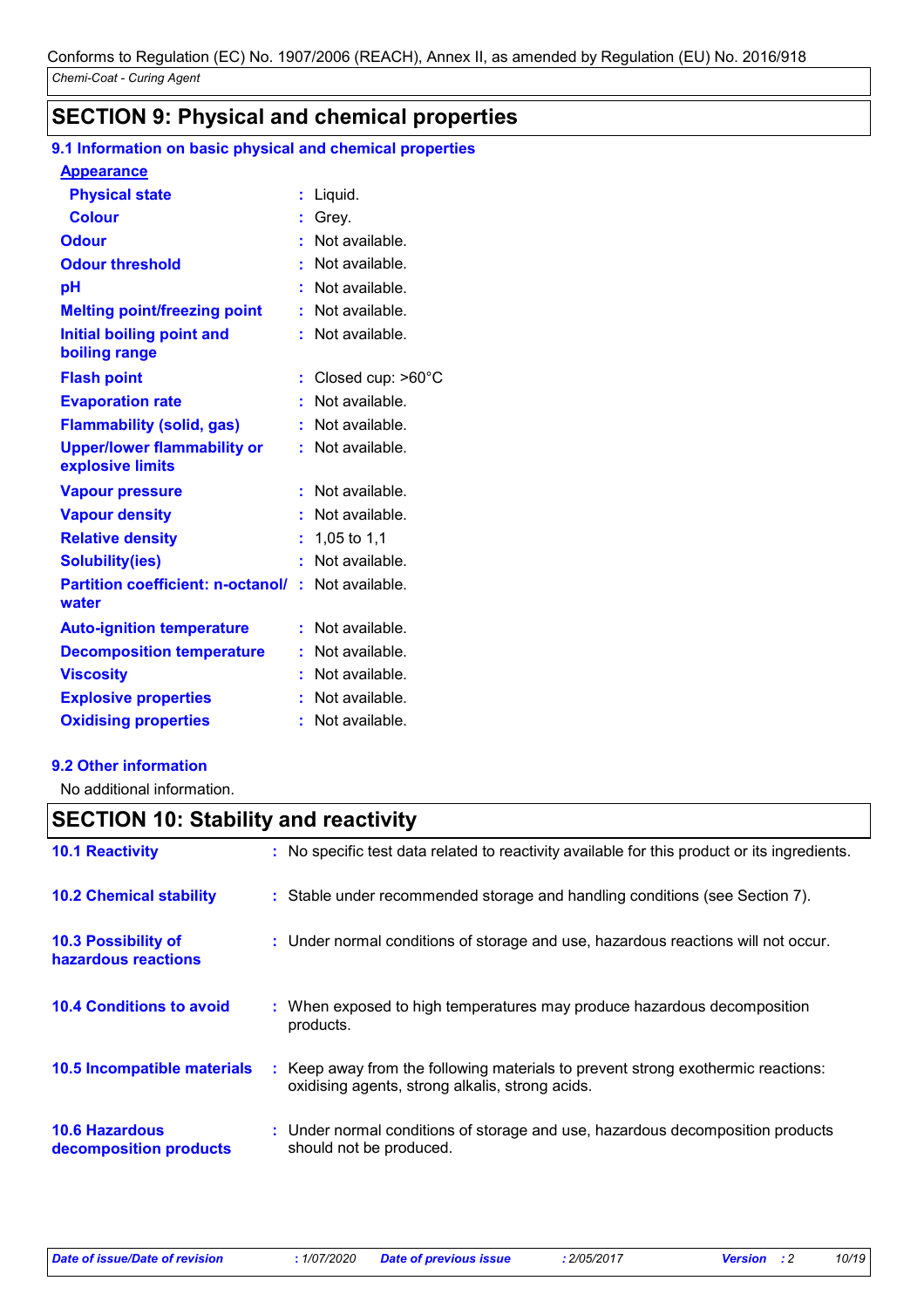# **SECTION 11: Toxicological information**

## **11.1 Information on toxicological effects**

### **Acute toxicity**

| <b>Product/ingredient name</b><br><b>Result</b>    |                                  | <b>Species</b> | <b>Dose</b>            | <b>Exposure</b> |  |
|----------------------------------------------------|----------------------------------|----------------|------------------------|-----------------|--|
| <b>LC50 Inhalation Dusts and</b><br>benzyl alcohol |                                  | Rat            | >4,178 mg/l            | 4 hours         |  |
|                                                    | mists                            |                |                        |                 |  |
|                                                    | LD50 Dermal                      | Rabbit         | 2000 mg/kg             |                 |  |
| Formaldehyde, polymer                              | LD50 Dermal                      | Rabbit         | >1000 mg/kg            |                 |  |
| with benzenamine,                                  |                                  |                |                        |                 |  |
| hydrogenated                                       |                                  |                |                        |                 |  |
| benzyl alcohol                                     | <b>LC50 Inhalation Dusts and</b> | Rat            | >4,178 mg/l            | 4 hours         |  |
|                                                    | mists                            |                |                        |                 |  |
|                                                    | LD50 Dermal                      | Rabbit         | 2000 mg/kg             |                 |  |
|                                                    | LD50 Oral                        | Rat            | 1230 mg/kg             |                 |  |
|                                                    | LD50 Oral                        | Rat            | 1620 mg/kg             |                 |  |
| $2,4,6$ -tris                                      | LD50 Dermal                      | Rabbit         | 1242 mg/kg             |                 |  |
| (dimethylaminomethyl)                              |                                  |                |                        |                 |  |
| phenol                                             |                                  |                |                        |                 |  |
|                                                    | LD50 Oral                        | Rat            | 1673 mg/kg             |                 |  |
| m-fenilenbis(methylamine)                          | <b>LC50 Inhalation Dusts and</b> | Rat            | 1900 mg/ $m3$          | 1 hours         |  |
|                                                    | mists                            |                |                        |                 |  |
|                                                    | <b>LC50 Inhalation Gas.</b>      | Rat            | 700 ppm                | 1 hours         |  |
|                                                    | <b>LC50 Inhalation Vapour</b>    | Rat            | $1,34$ mg/l            | 4 hours         |  |
|                                                    | LD50 Dermal                      | Rabbit         | $2$ g/kg               |                 |  |
|                                                    | LD50 Oral                        | Rat            | 930 mg/kg              |                 |  |
|                                                    | LD50 Oral                        | Rat            | 980 mg/kg              |                 |  |
| 4,4'-Isopropylidenediphenol,                       | LD50 Oral                        | Rabbit         | 300 to 2000 mg/        |                 |  |
| oligomeric reaction                                |                                  |                | kg                     |                 |  |
| products with 1-chloro-                            |                                  |                |                        |                 |  |
| 2,3-epoxypropane, reaction                         |                                  |                |                        |                 |  |
| products with                                      |                                  |                |                        |                 |  |
| ethylenediamine                                    |                                  |                |                        |                 |  |
| salicylic acid                                     | LC50 Inhalation Dusts and        | Rat            | $0,9$ g/m <sup>3</sup> | 4 hours         |  |
|                                                    | mists                            |                |                        |                 |  |
|                                                    | LD50 Oral                        | Rat            | 891 mg/kg              |                 |  |
| 4,4'-METHYLENEBIS                                  | LD50 Dermal                      | Rabbit         | 2110 mg/kg             |                 |  |
| (cyclohexyl amine)                                 |                                  |                |                        |                 |  |

**Conclusion/Summary :** Harmful if swallowed. Harmful if inhaled. **Acute toxicity estimates**

| <b>Route</b>         | <b>ATE value</b> |
|----------------------|------------------|
| Oral                 | 500 mg/kg        |
| Inhalation (vapours) | 11 mg/l          |

### **Irritation/Corrosion**

| <b>Product/ingredient name</b>         | <b>Result</b>                               | <b>Species</b> | <b>Score</b>             | <b>Exposure</b>             | <b>Observation</b>   |
|----------------------------------------|---------------------------------------------|----------------|--------------------------|-----------------------------|----------------------|
| benzyl alcohol                         | Skin - Moderate irritant                    | Pig            |                          | 100 Percent                 |                      |
| benzyl alcohol                         | Skin - Moderate irritant                    | Pig            |                          | 100 Percent                 |                      |
|                                        | Eyes - Irritant                             | Rabbit         |                          |                             |                      |
| $2,4,6$ -tris<br>(dimethylaminomethyl) | Eyes - Severe irritant                      | Rabbit         | $\overline{\phantom{0}}$ | 24 hours 50<br> Micrograms  |                      |
| phenol                                 | Skin - Mild irritant                        | Rat            |                          | 10.025<br>Mililiters        |                      |
|                                        | Skin - Severe irritant                      | Rat            | $\overline{\phantom{0}}$ | 10.25 Mililiters            |                      |
|                                        | Skin - Severe irritant                      | Rabbit         |                          | 24 hours 2<br>milligrams    |                      |
| m-fenilenbis(methylamine)              | Eyes - Severe irritant                      | Rabbit         |                          | I24 hours 50<br> Micrograms |                      |
| Date of issue/Date of revision         | <b>Date of previous issue</b><br>:1/07/2020 |                | : 2/05/2017              | <b>Version</b>              | 11/19<br>$\cdot$ : 2 |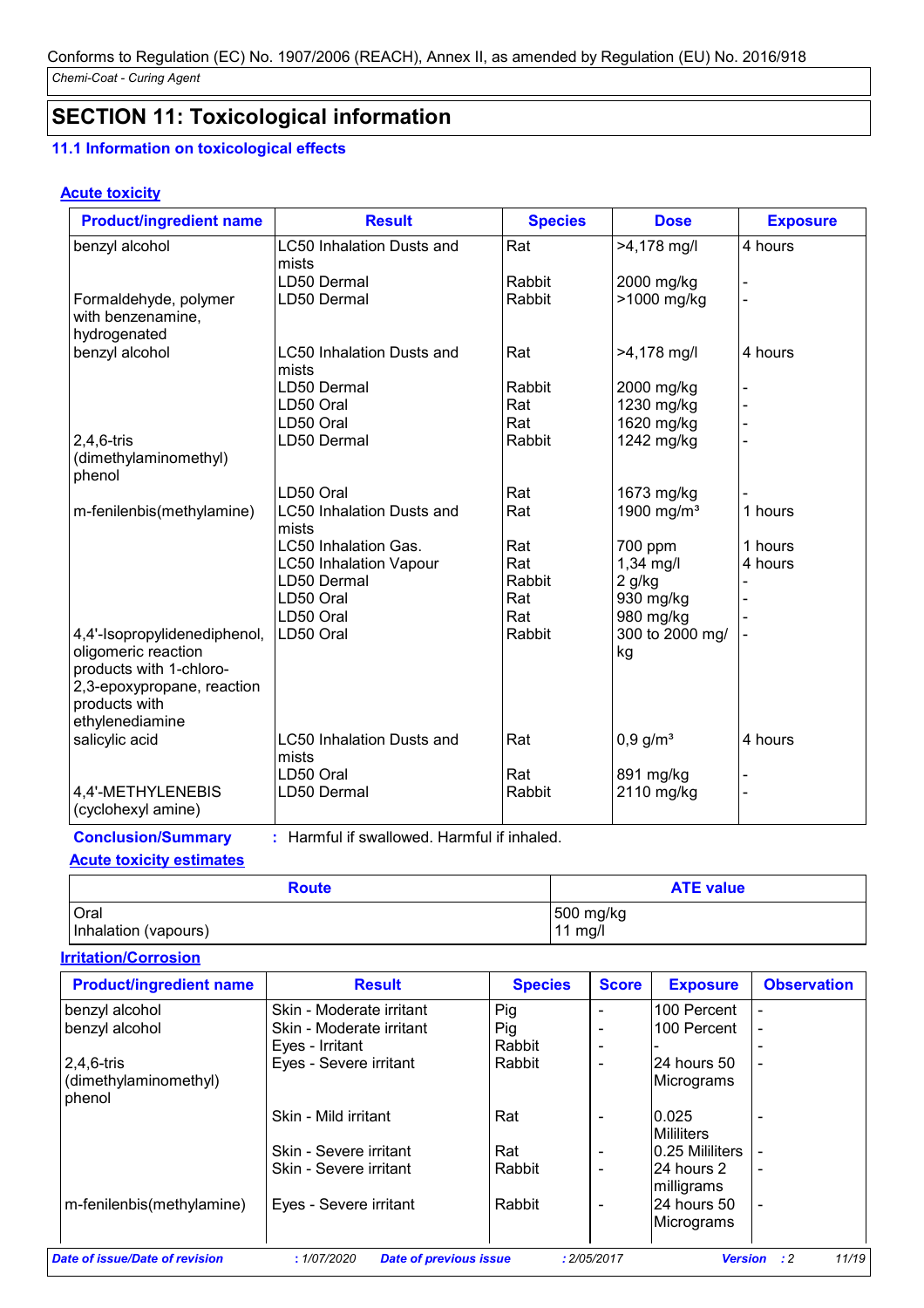### **SECTION 11: Toxicological information**

|                            | Skin - Severe irritant | Rabbit | <b>24 hours 750 L-</b> |  |
|----------------------------|------------------------|--------|------------------------|--|
|                            |                        |        | Micrograms             |  |
| 4,4'-METHYLENEBIS          | Eyes - Severe irritant | Rabbit | 124 hours 10           |  |
| $\vert$ (cyclohexyl amine) |                        |        | <i>Imicroliters</i>    |  |

## **Conclusion/Summary**

**Skin :** Causes severe skin burns and eye damage.

**Eyes :** Causes serious eye damage.

**Respiratory :** May cause damage to organs through prolonged or repeated exposure if inhaled.

### **Sensitisation**

| <b>Product/ingredient name</b>                   | <b>Route of</b><br>exposure | <b>Species</b> | <b>Result</b>   |
|--------------------------------------------------|-----------------------------|----------------|-----------------|
| $2,4,6$ -tris<br>(dimethylaminomethyl)<br>phenol | skin                        | Guinea pig     | Not sensitizing |

### **Conclusion/Summary**

**Skin Skin :** May cause an allergic skin reaction.

**Respiratory <b>:** Based on available data, the classification criteria are not met.

### **Mutagenicity**

**Conclusion/Summary :** Based on available data, the classification criteria are not met.

### **Carcinogenicity**

| <b>Product/ingredient name</b> | <b>Result</b>        | <b>Species</b> | <b>Dose</b>              | <b>Exposure</b>               |
|--------------------------------|----------------------|----------------|--------------------------|-------------------------------|
| benzyl alcohol                 | Negative - Oral - TD | Rat            | $\overline{\phantom{0}}$ | 103 weeks; 5                  |
| benzyl alcohol                 | Negative - Oral - TD | Rat            |                          | days per week<br>103 weeks; 5 |
|                                |                      |                |                          | days per week                 |

**Conclusion/Summary :** Based on available data, the classification criteria are not met.

### **Reproductive toxicity**

| <b>Product/ingredient name</b>                                                                                               | <b>Maternal</b><br>toxicity | <b>Fertility</b> | <b>Developmental</b><br>toxin | <b>Species</b> | <b>Dose</b>               | <b>Exposure</b>    |
|------------------------------------------------------------------------------------------------------------------------------|-----------------------------|------------------|-------------------------------|----------------|---------------------------|--------------------|
| Formaldehyde, polymer with   -<br>  benzenamine, hydrogenated  <br>$2,4,6$ -tris<br>(dimethylaminomethyl)<br><b>I</b> phenol |                             | -                | Negative                      | l Rat<br>l Rat | Oral: 15<br>mg/kg<br>Oral | 28 days<br>28 days |

**Conclusion/Summary :** Based on available data, the classification criteria are not met.

### **Teratogenicity**

| <b>Product/ingredient name</b> | <b>Result</b>                                                           | <b>Species</b> | <b>Dose</b> | <b>Exposure</b> |
|--------------------------------|-------------------------------------------------------------------------|----------------|-------------|-----------------|
| benzyl alcohol                 | Negative - Route of exposure   Mouse - Female   550 mg/kg<br>unreported |                |             |                 |
| benzyl alcohol                 | Negative - Route of exposure   Mouse - Female   550 mg/kg<br>unreported |                |             |                 |

**Conclusion/Summary :** Based on available data, the classification criteria are not met.

### **Specific target organ toxicity (single exposure)**

Not available.

### **Specific target organ toxicity (repeated exposure)**

| <b>Product/ingredient name</b>                       | <b>Category</b> | <b>Route of</b><br>exposure | <b>Target organs</b> |
|------------------------------------------------------|-----------------|-----------------------------|----------------------|
| Formaldehyde, polymer with benzenamine, hydrogenated | l Category 2    | Oral                        | l liver              |
| 4,4'-METHYLENEBIS (cyclohexyl amine)                 | Category 2      | Oral                        | l liver              |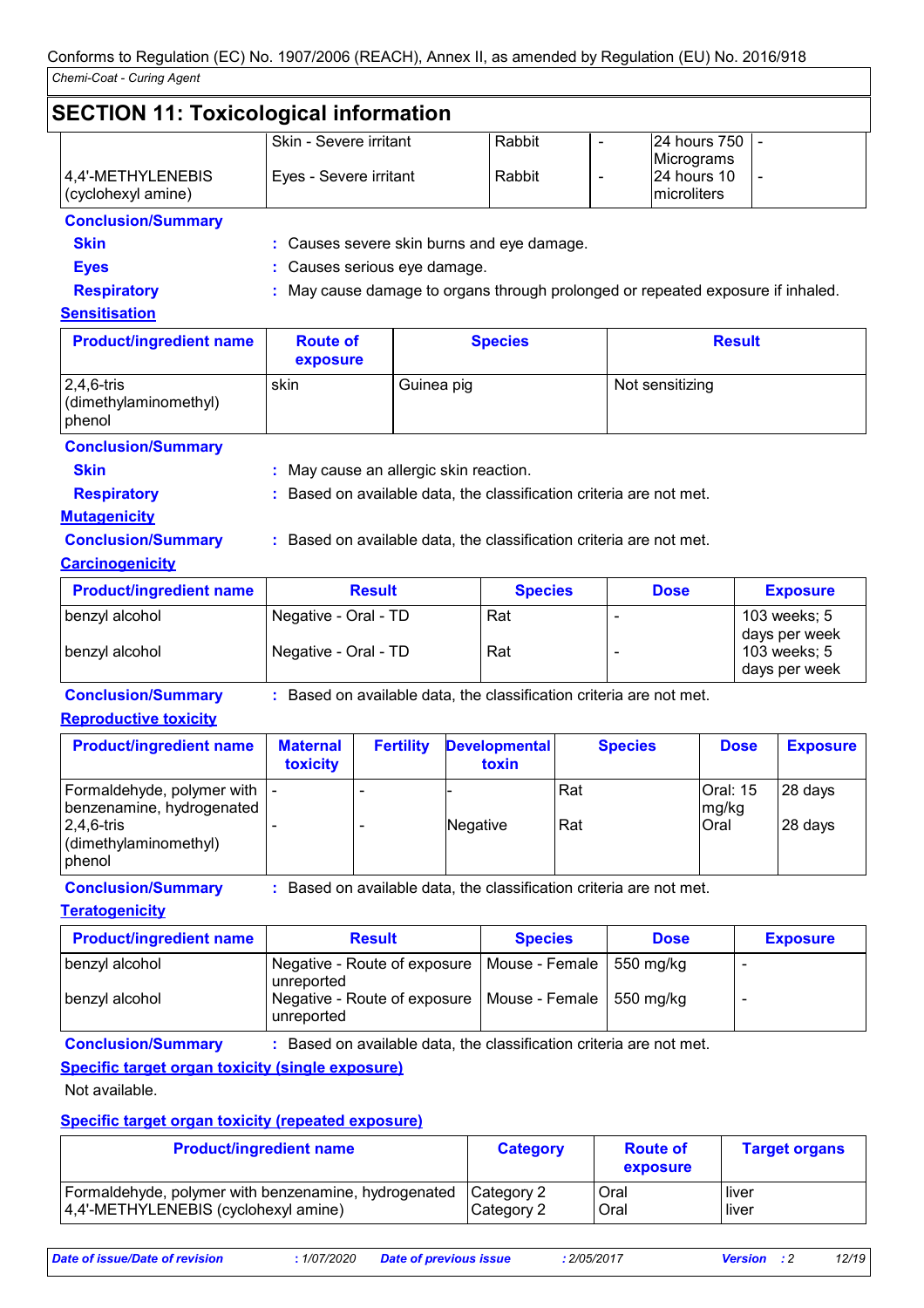## **SECTION 11: Toxicological information**

### **Aspiration hazard**

Not available.

### **Delayed and immediate effects as well as chronic effects from short and long-term exposure**

| <b>Short term exposure</b>                        |                                                                                                                                                                              |
|---------------------------------------------------|------------------------------------------------------------------------------------------------------------------------------------------------------------------------------|
| <b>Potential immediate</b><br><b>effects</b>      | $:$ Not available.                                                                                                                                                           |
| <b>Potential delayed effects</b>                  | $:$ Not available.                                                                                                                                                           |
| <b>Long term exposure</b>                         |                                                                                                                                                                              |
| <b>Potential immediate</b><br>effects             | $:$ Not available.                                                                                                                                                           |
| <b>Potential delayed effects : Not available.</b> |                                                                                                                                                                              |
| <b>Potential chronic health effects</b>           |                                                                                                                                                                              |
| Not available.                                    |                                                                                                                                                                              |
| <b>Conclusion/Summary</b>                         | : Based on available data, the classification criteria are not met.                                                                                                          |
| <b>General</b>                                    | May cause damage to organs through prolonged or repeated exposure. Once<br>sensitized, a severe allergic reaction may occur when subsequently exposed to very<br>low levels. |
| <b>Carcinogenicity</b>                            | : No known significant effects or critical hazards.                                                                                                                          |
| <b>Mutagenicity</b>                               | : No known significant effects or critical hazards.                                                                                                                          |
| <b>Teratogenicity</b>                             | : No known significant effects or critical hazards.                                                                                                                          |
| <b>Developmental effects</b>                      | : No known significant effects or critical hazards.                                                                                                                          |
| <b>Fertility effects</b>                          | : No known significant effects or critical hazards.                                                                                                                          |

### **Other information :**

: Not available.

### **SECTION 12: Ecological information**

### **12.1 Toxicity**

There are no data available on the mixture itself. Do not allow to enter drains or watercourses.

The mixture has been assessed following the summation method of the CLP Regulation (EC) No 1272/2008 and is classified for eco-toxicological properties accordingly. See Sections 2 and 3 for details.

| <b>Product/ingredient name</b> | <b>Result</b>                      | <b>Species</b>                  | <b>Exposure</b> |
|--------------------------------|------------------------------------|---------------------------------|-----------------|
| benzyl alcohol                 | Acute EC50 770 mg/l                | Algae                           | 72 hours        |
|                                | Acute LC50 646 mg/l                | Fish - Leuciscus idus           | 48 hours        |
|                                | Acute LC50 460000 µg/l Fresh water | Fish - Pimephales promelas -    | 96 hours        |
|                                |                                    | Juvenile (Fledgling, Hatchling, |                 |
|                                |                                    | Weanling)                       |                 |
| benzyl alcohol                 | Acute EC50 770 mg/l                | Algae                           | 72 hours        |
|                                | Acute LC50 646 mg/l                | Fish - Leuciscus idus           | 48 hours        |
|                                | Acute LC50 460000 µg/l Fresh water | Fish - Pimephales promelas -    | 96 hours        |
|                                |                                    | Juvenile (Fledgling, Hatchling, |                 |
|                                |                                    | Weanling)                       |                 |
|                                | Acute NOEC 310 mg/l                | Algae                           | 72 hours        |
| Formaldehyde, oligomeric       | Acute LC50 0,5 to 1 mg/l           | Fish                            | 96 hours        |
| reaction products with         |                                    |                                 |                 |
| phenol and m-phenylenebis      |                                    |                                 |                 |
| (methylamine)                  |                                    |                                 |                 |
| 2,4,6-tris                     | Acute EC50 84 mg/l                 | Algae                           | 72 hours        |
| (dimethylaminomethyl)          |                                    |                                 |                 |
| phenol                         |                                    |                                 |                 |
|                                | Acute LC50 175 mg/l                | Fish - Cyprinus carpio          | 96 hours        |
|                                | Acute LC50 180 to 240 mg/l         | Fish                            | 96 hours        |
| m-fenilenbis(methylamine)      | Acute EC50 10 to 100 mg/l          | Daphnia spec.                   | 48 hours        |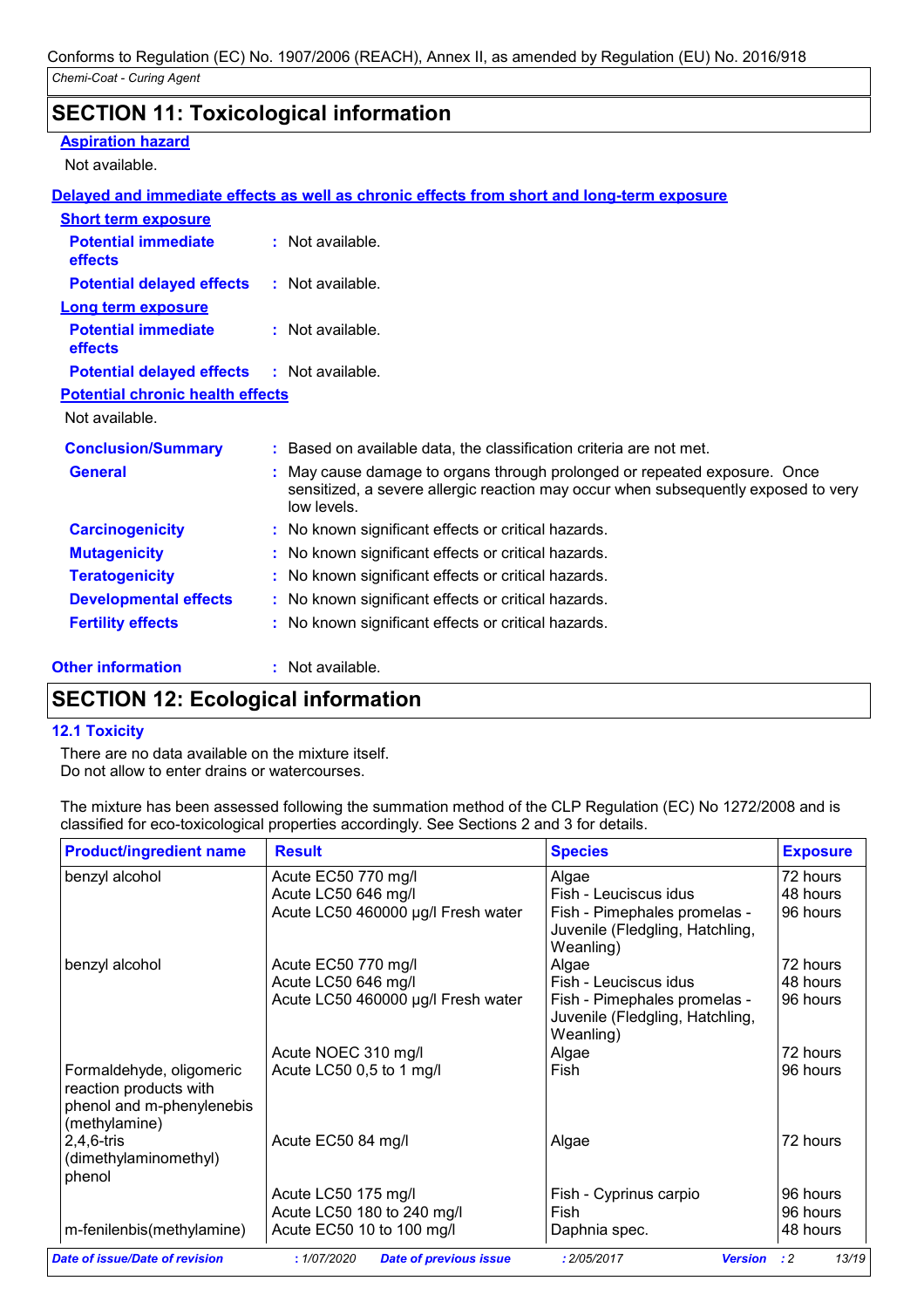# **SECTION 12: Ecological information**

|                    | Acute LC50 >100 mg/l              | Fish                         | 96 hours |
|--------------------|-----------------------------------|------------------------------|----------|
| salicylic acid     | Acute EC50 213,9 mg/l             | Crustaceans - Photobacterium | 24 hours |
|                    |                                   | Phosphoreum                  |          |
|                    | Acute EC50 105 mg/l               | Daphnia spec.                | 48 hours |
|                    | Acute LC50 90 mg/l                | Fish                         | 48 hours |
|                    | Chronic NOEC 5,6 mg/l Fresh water | Daphnia spec. - Daphnia      | 21 days  |
|                    |                                   | magna - Neonate              |          |
| 4,4'-METHYLENEBIS  | Acute EC50 140 to 200 mg/l        | Algae                        | 72 hours |
| (cyclohexyl amine) |                                   |                              |          |
|                    | Acute EC50 6,84 mg/l              | Daphnia spec.                | 48 hours |
|                    | Acute LC50 46 to 100 mg/l         | Fish                         | 96 hours |

**Conclusion/Summary :** Toxic to aquatic life with long lasting effects.

### **12.2 Persistence and degradability**

| <b>Product/ingredient name</b> | Test      | <b>Result</b>                                                                            | <b>Dose</b>                      | <b>Inoculum</b> |
|--------------------------------|-----------|------------------------------------------------------------------------------------------|----------------------------------|-----------------|
| benzyl alcohol                 | OECD 301A | 96 % - Readily - 21 days                                                                 |                                  |                 |
| benzyl alcohol                 | OECD 301A | 96 % - Readily - 21 days                                                                 |                                  |                 |
| $2,4,6$ -tris                  | OECD 301D | 4 % - Not readily - 28 days                                                              |                                  |                 |
| (dimethylaminomethyl)          |           |                                                                                          |                                  |                 |
| phenol                         |           |                                                                                          |                                  |                 |
| salicylic acid                 | OECD 301C | 88,1 % - Readily - 14 days                                                               | $0.95$ gO <sub>2</sub> /g DOC  - |                 |
| <b>Conclusion/Summary</b>      |           | : Based on available data, the classification criteria are not met. This product has not |                                  |                 |

| Biodegradability<br><b>Product/ingredient name</b>   Aquatic half-life<br><b>Photolysis</b> | been tested for biodegradation. |  |
|---------------------------------------------------------------------------------------------|---------------------------------|--|
|                                                                                             |                                 |  |

| <b>THE POSSE</b>                    | $\blacksquare$ | <u> HULVIYƏK</u> | <b>PROPRIGATION</b> |
|-------------------------------------|----------------|------------------|---------------------|
| benzyl alcohol                      |                |                  | Readily             |
| benzyl alcohol                      |                |                  | l Readilv           |
| $ 2,4,6$ -tris                      |                |                  | Not readily         |
| $\frac{1}{2}$ (dimethylaminomethyl) |                |                  |                     |
| phenol                              |                |                  |                     |
| salicylic acid                      |                |                  | Readily             |

### **12.3 Bioaccumulative potential**

| <b>Product/ingredient name</b> | $LogP_{ow}$  | <b>BCF</b>               | <b>Potential</b> |
|--------------------------------|--------------|--------------------------|------------------|
| benzyl alcohol                 | 0,87         | -                        | low              |
| benzyl alcohol                 | 0,87         | -                        | low              |
| $2,4,6$ -tris                  | 0,219        | -                        | low              |
| (dimethylaminomethyl)          |              |                          |                  |
| phenol                         |              |                          |                  |
| m-fenilenbis(methylamine)      | 0,18         | 2,69                     | low              |
| salicylic acid                 | 2.21 to 2.26 | $\overline{\phantom{0}}$ | low              |

### **12.4 Mobility in soil**

| <b>Soil/water partition</b> | : Not available.   |
|-----------------------------|--------------------|
| <b>coefficient (Koc)</b>    |                    |
| <b>Mobility</b>             | $:$ Not available. |

### **12.5 Results of PBT and vPvB assessment**

This mixture does not contain any substances that are assessed to be a PBT or a vPvB.

**12.6 Other adverse effects** : No known significant effects or critical hazards.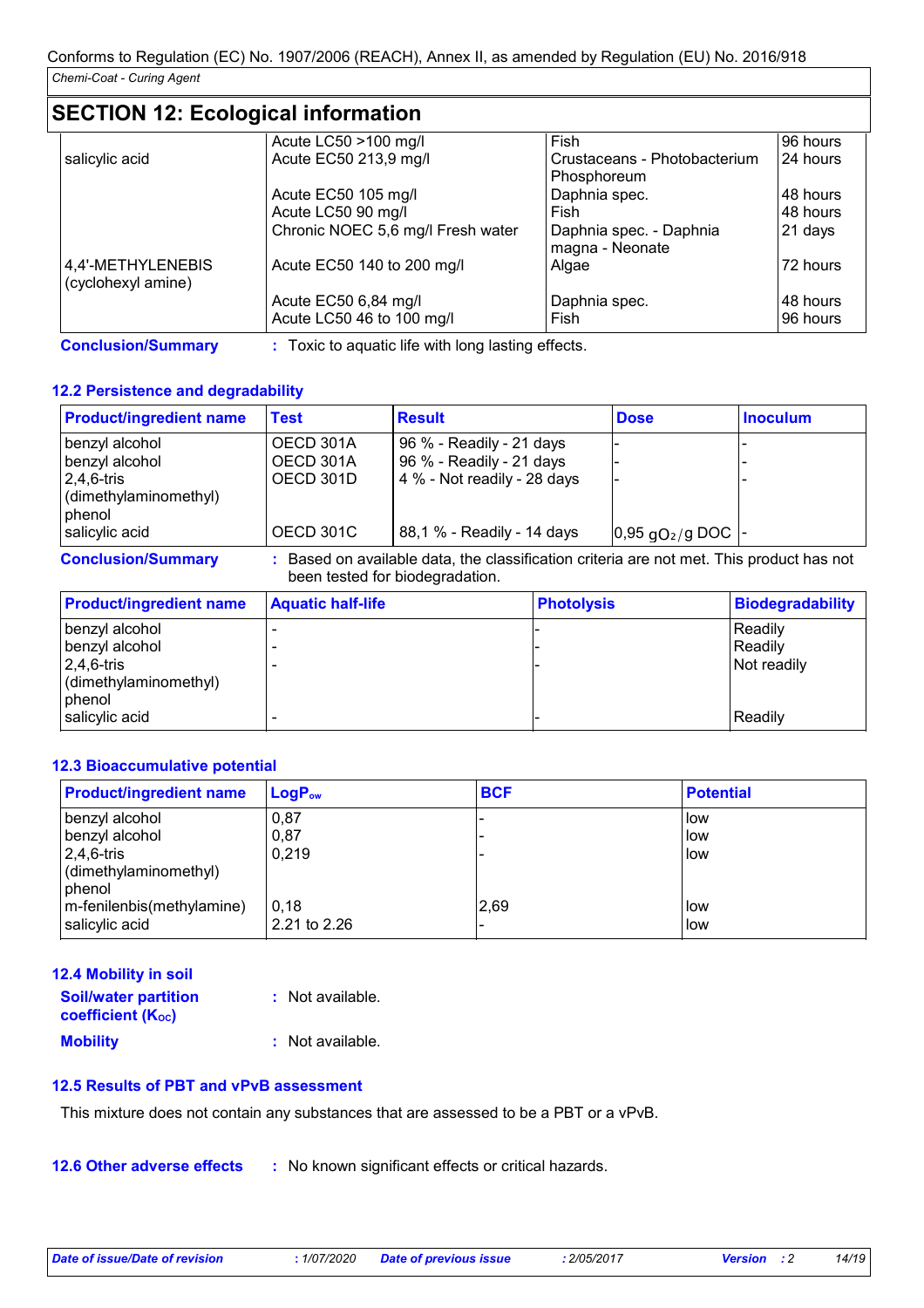# **SECTION 13: Disposal considerations**

The information in this section contains generic advice and guidance.

### **13.1 Waste treatment methods**

| <b>Product</b>                 |                                                                                                                                                                                                                                                                                                                                                                                                                                                                                                                                                      |                                                                                                                                                                                                                                                                                                                                                    |
|--------------------------------|------------------------------------------------------------------------------------------------------------------------------------------------------------------------------------------------------------------------------------------------------------------------------------------------------------------------------------------------------------------------------------------------------------------------------------------------------------------------------------------------------------------------------------------------------|----------------------------------------------------------------------------------------------------------------------------------------------------------------------------------------------------------------------------------------------------------------------------------------------------------------------------------------------------|
| <b>Methods of disposal</b>     | : The generation of waste should be avoided or minimised wherever possible.<br>Disposal of this product, solutions and any by-products should at all times comply<br>with the requirements of environmental protection and waste disposal legislation<br>and any regional local authority requirements. Dispose of surplus and non-<br>recyclable products via a licensed waste disposal contractor. Waste should not be<br>disposed of untreated to the sewer unless fully compliant with the requirements of<br>all authorities with jurisdiction. |                                                                                                                                                                                                                                                                                                                                                    |
| <b>Hazardous waste</b>         |                                                                                                                                                                                                                                                                                                                                                                                                                                                                                                                                                      | : Yes.                                                                                                                                                                                                                                                                                                                                             |
| <b>Disposal considerations</b> |                                                                                                                                                                                                                                                                                                                                                                                                                                                                                                                                                      | : Do not allow to enter drains or watercourses.<br>Dispose of according to all federal, state and local applicable regulations.<br>If this product is mixed with other wastes, the original waste product code may no<br>longer apply and the appropriate code should be assigned.<br>For further information, contact your local waste authority. |

### **European waste catalogue (EWC)**

The European Waste Catalogue classification of this product, when disposed of as waste, is:

| <b>Waste code</b>              | <b>Waste designation</b><br>waste paint and varnish containing organic solvents or other hazardous substances                                                                                                                                                                                                                                |  |  |
|--------------------------------|----------------------------------------------------------------------------------------------------------------------------------------------------------------------------------------------------------------------------------------------------------------------------------------------------------------------------------------------|--|--|
| 08 01 11*                      |                                                                                                                                                                                                                                                                                                                                              |  |  |
| <b>Packaging</b>               |                                                                                                                                                                                                                                                                                                                                              |  |  |
| <b>Methods of disposal</b>     | : The generation of waste should be avoided or minimised wherever possible. Waste<br>packaging should be recycled. Incineration or landfill should only be considered<br>when recycling is not feasible.                                                                                                                                     |  |  |
| <b>Disposal considerations</b> | : Using information provided in this safety data sheet, advice should be obtained from<br>the relevant waste authority on the classification of empty containers.<br>Empty containers must be scrapped or reconditioned.<br>Dispose of containers contaminated by the product in accordance with local or<br>national legal provisions.      |  |  |
| <b>Special precautions</b>     | : This material and its container must be disposed of in a safe way. Care should be<br>taken when handling emptied containers that have not been cleaned or rinsed out.<br>Empty containers or liners may retain some product residues. Avoid dispersal of<br>spilt material and runoff and contact with soil, waterways, drains and sewers. |  |  |

# **SECTION 14: Transport information**

|                                       | <b>ADR/RID</b>                                                                                                                                                                                                      | <b>ADN</b>                                                                                                                                                                                                          | <b>IMDG</b>                                                                                                                                                                                                                             | <b>IATA</b>                                                                                                                                                                                                         |
|---------------------------------------|---------------------------------------------------------------------------------------------------------------------------------------------------------------------------------------------------------------------|---------------------------------------------------------------------------------------------------------------------------------------------------------------------------------------------------------------------|-----------------------------------------------------------------------------------------------------------------------------------------------------------------------------------------------------------------------------------------|---------------------------------------------------------------------------------------------------------------------------------------------------------------------------------------------------------------------|
| 14.1 UN number                        | <b>UN2735</b>                                                                                                                                                                                                       | UN2735                                                                                                                                                                                                              | <b>UN2735</b>                                                                                                                                                                                                                           | <b>UN2735</b>                                                                                                                                                                                                       |
| 14.2 UN proper<br>shipping name       | Polyamines, liquid,<br>corrosive, n.o.s.<br>[formaldehyde,<br>polymer with<br>benzenamine,<br>hydrogenated,<br>Formaldehyde,<br>oligomeric reaction<br>products with phenol<br>and m-phenylenebis<br>(methylamine)] | Polyamines, liquid,<br>corrosive, n.o.s.<br>[formaldehyde,<br>polymer with<br>benzenamine,<br>hydrogenated,<br>Formaldehyde,<br>oligomeric reaction<br>products with phenol<br>and m-phenylenebis<br>(methylamine)] | Polyamines, liquid,<br>corrosive, n.o.s.<br>Marine pollutant<br>[formaldehyde,<br>polymer with<br>benzenamine,<br>hydrogenated,<br>Formaldehyde,<br>oligomeric reaction<br>products with phenol<br>and m-phenylenebis<br>(methylamine)] | Polyamines, liquid,<br>corrosive, n.o.s.<br>[formaldehyde,<br>polymer with<br>benzenamine,<br>hydrogenated,<br>Formaldehyde,<br>oligomeric reaction<br>products with phenol<br>and m-phenylenebis<br>(methylamine)] |
| <b>Date of issue/Date of revision</b> | : 1/07/2020                                                                                                                                                                                                         | <b>Date of previous issue</b>                                                                                                                                                                                       | : 2/05/2017                                                                                                                                                                                                                             | 15/19<br><b>Version</b><br>: 2                                                                                                                                                                                      |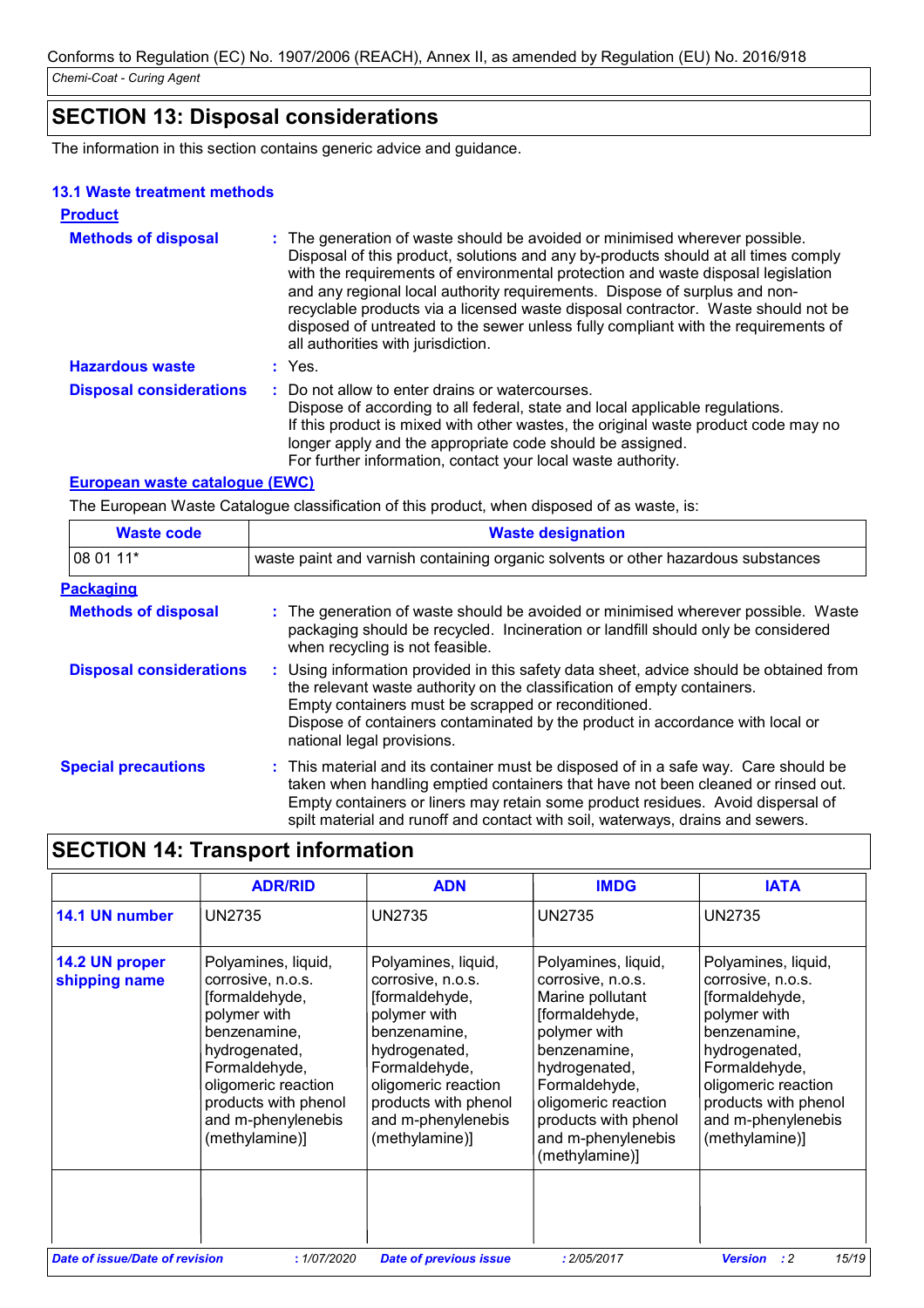| <b>SECTION 14: Transport information</b>  |                                                                                                                              |                 |                                                                                                                                  |                                                                                                                                                                                                                                                                                                                             |
|-------------------------------------------|------------------------------------------------------------------------------------------------------------------------------|-----------------|----------------------------------------------------------------------------------------------------------------------------------|-----------------------------------------------------------------------------------------------------------------------------------------------------------------------------------------------------------------------------------------------------------------------------------------------------------------------------|
| <b>14.3 Transport</b><br>hazard class(es) | 8<br>q                                                                                                                       | 8<br>$\bigstar$ | 8<br>$\bigstar$                                                                                                                  | 8<br>$\bigstar$                                                                                                                                                                                                                                                                                                             |
| 14.4 Packing<br>group                     | III                                                                                                                          | $\mathbf{III}$  | III                                                                                                                              | $\mathbf{III}$                                                                                                                                                                                                                                                                                                              |
| 14.5<br><b>Environmental</b><br>hazards   | Yes.                                                                                                                         | Yes.            | Yes.                                                                                                                             | Yes.                                                                                                                                                                                                                                                                                                                        |
| <b>Additional</b><br>information          | <b>Limited quantity:</b><br>LQ7<br><b>Remarks:</b><br>$(5L:$ ) Limited<br>Quantity - ADR/IMDG<br>3.4<br>ADR Tunnel code: (E) |                 | <b>Emergency</b><br>schedules (EmS):<br>$F-A + S-B$<br><b>Remarks:</b><br>$( \leq 5L: )$ Limited<br>Quantity - ADR/IMDG<br>3.4.6 | Passenger and<br><b>Cargo Aircraft</b><br>Quantity limitation: 5 L<br>Packaging<br>instructions: 852<br><b>Cargo Aircraft Only</b><br>Quantity limitation: 60<br>Packaging<br>instructions: 856<br><b>Limited Quantities -</b><br><b>Passenger Aircraft</b><br>Quantity limitation: 1 L<br>Packaging<br>instructions: Y 841 |

**14.6 Special precautions for user Transport within user's premises:** always transport in closed containers that are **:** upright and secure. Ensure that persons transporting the product know what to do in the event of an accident or spillage.

# **SECTION 15: Regulatory information**

|                                                                                                                                                                            | 15.1 Safety, health and environmental regulations/legislation specific for the substance or mixture                                                                                        |
|----------------------------------------------------------------------------------------------------------------------------------------------------------------------------|--------------------------------------------------------------------------------------------------------------------------------------------------------------------------------------------|
| EU Regulation (EC) No. 1907/2006 (REACH)                                                                                                                                   |                                                                                                                                                                                            |
|                                                                                                                                                                            | <b>Annex XIV - List of substances subject to authorisation</b>                                                                                                                             |
| <b>Annex XIV</b>                                                                                                                                                           |                                                                                                                                                                                            |
| None of the components are listed.                                                                                                                                         |                                                                                                                                                                                            |
| <b>Substances of very high concern</b>                                                                                                                                     |                                                                                                                                                                                            |
| None of the components are listed.                                                                                                                                         |                                                                                                                                                                                            |
| <b>Annex XVII - Restrictions : Not applicable.</b><br>on the manufacture,<br>placing on the market<br>and use of certain<br>dangerous substances,<br>mixtures and articles |                                                                                                                                                                                            |
| <b>Other EU regulations</b>                                                                                                                                                |                                                                                                                                                                                            |
| <b>VOC</b>                                                                                                                                                                 | : The provisions of Directive 2004/42/EC on VOC apply to this product. Refer to the<br>product label and/or technical data sheet for further information.                                  |
| <b>VOC for Ready-for-Use</b><br><b>Mixture</b>                                                                                                                             | : IIA/j. Two-pack reactive performance coatings for specific end use such as floors.<br>EU limit value for this product : 500g/l (2010.)<br>This product contains a maximum of 50 g/l VOC. |
| <b>Europe inventory</b>                                                                                                                                                    | : All components are listed or exempted.                                                                                                                                                   |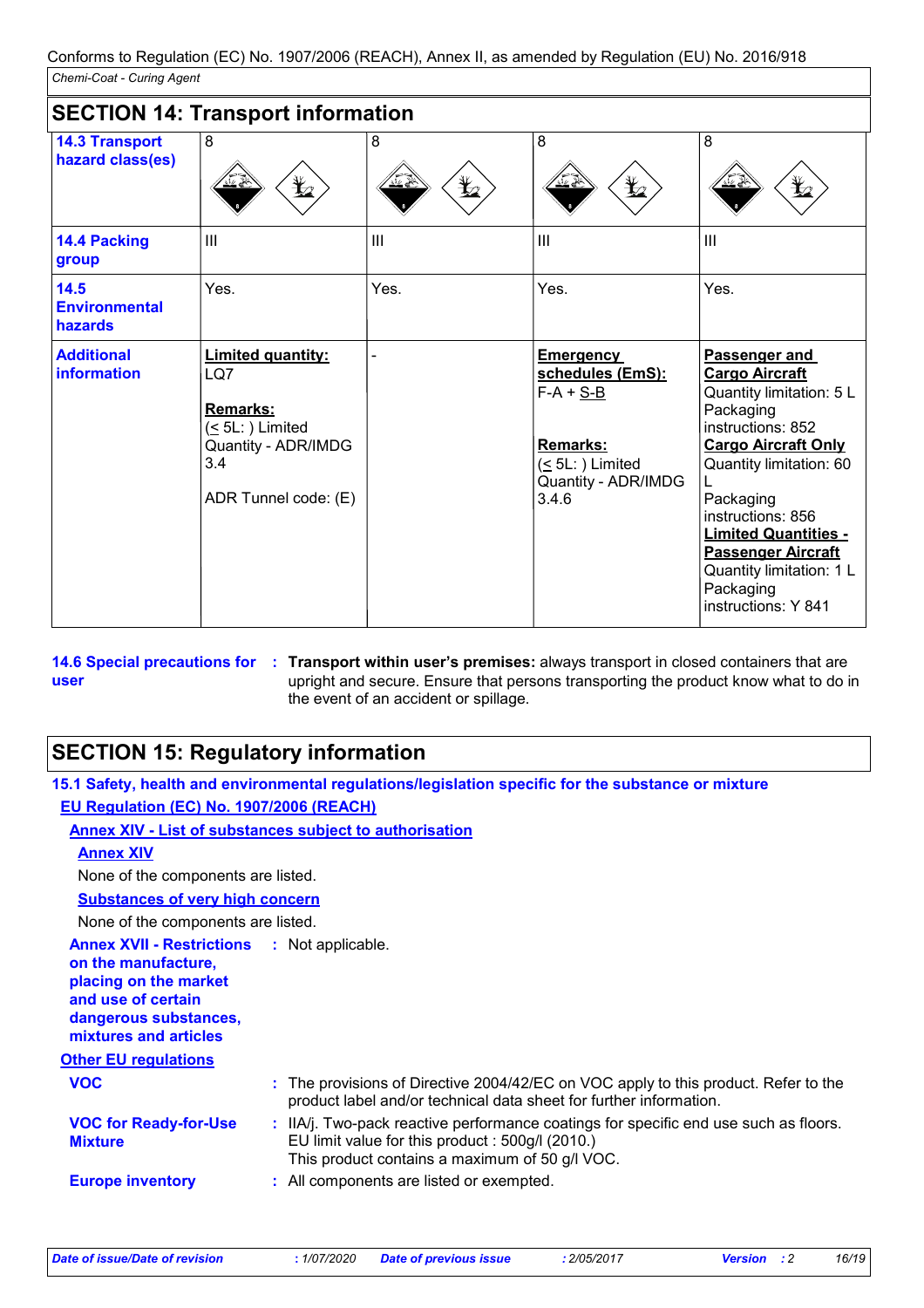# **SECTION 15: Regulatory information**

| <b>Product/ingredient name Carcinogenic</b> | <b>effects</b> | <b>Mutagenic effects</b> | Developmental<br><b>effects</b>  | <b>Fertility effects</b> |
|---------------------------------------------|----------------|--------------------------|----------------------------------|--------------------------|
| salicylic acid                              |                |                          | Repr. 2, H361d<br>(Unborn child) |                          |

### **Ozone depleting substances (1005/2009/EU)**

Not listed.

### **Prior Informed Consent (PIC) (649/2012/EU)**

Not listed.

### **Seveso Directive**

This product is controlled under the Seveso Directive.

#### **Danger criteria**

| <b>Category</b>                                |                                                                                                                                                                                                                                                                                                   |
|------------------------------------------------|---------------------------------------------------------------------------------------------------------------------------------------------------------------------------------------------------------------------------------------------------------------------------------------------------|
| E <sub>2</sub>                                 |                                                                                                                                                                                                                                                                                                   |
|                                                | The information contained in this safety data sheet does not constitute the user's<br>own assessment of workplace risks, as required by other health and safety<br>legislation. The provisions of the national health and safety at work regulations apply<br>to the use of this product at work. |
| <b>References</b>                              | EH40/2005 Workplace exposure limits<br>Conforms to Regulation (EC) No. 1907/2006 (REACH), Annex II, as amended by<br>Regulation (EU) No. 2016/918                                                                                                                                                 |
| <b>International requlations</b>               |                                                                                                                                                                                                                                                                                                   |
|                                                | <b>Chemical Weapon Convention List Schedules I, II &amp; III Chemicals</b>                                                                                                                                                                                                                        |
| Not listed.                                    |                                                                                                                                                                                                                                                                                                   |
| <b>Montreal Protocol</b>                       |                                                                                                                                                                                                                                                                                                   |
| Not listed.                                    |                                                                                                                                                                                                                                                                                                   |
|                                                | <b>Stockholm Convention on Persistent Organic Pollutants</b>                                                                                                                                                                                                                                      |
| Not listed.                                    |                                                                                                                                                                                                                                                                                                   |
|                                                | <b>Rotterdam Convention on Prior Informed Consent (PIC)</b>                                                                                                                                                                                                                                       |
| Not listed.                                    |                                                                                                                                                                                                                                                                                                   |
|                                                | <b>UNECE Aarhus Protocol on POPs and Heavy Metals</b>                                                                                                                                                                                                                                             |
| Not listed.                                    |                                                                                                                                                                                                                                                                                                   |
| : 3209900<br><b>CN code</b>                    |                                                                                                                                                                                                                                                                                                   |
| <b>International lists</b>                     |                                                                                                                                                                                                                                                                                                   |
| <b>National inventory</b>                      |                                                                                                                                                                                                                                                                                                   |
| <b>Australia</b>                               | : All components are listed or exempted.                                                                                                                                                                                                                                                          |
| <b>Canada</b>                                  | : All components are listed or exempted.                                                                                                                                                                                                                                                          |
| <b>China</b>                                   | : All components are listed or exempted.                                                                                                                                                                                                                                                          |
| <b>Japan</b>                                   | : Japan inventory (ENCS): Not determined.<br>Japan inventory (ISHL): Not determined.                                                                                                                                                                                                              |
| <b>Malaysia</b>                                | : Not determined                                                                                                                                                                                                                                                                                  |
| <b>New Zealand</b>                             | All components are listed or exempted.                                                                                                                                                                                                                                                            |
| <b>Philippines</b><br><b>Republic of Korea</b> | : All components are listed or exempted.<br>All components are listed or exempted.                                                                                                                                                                                                                |
| <b>Taiwan</b>                                  | Not determined.                                                                                                                                                                                                                                                                                   |
| <b>Turkey</b>                                  | Not determined.                                                                                                                                                                                                                                                                                   |
| <b>United States</b>                           | : All components are listed or exempted.                                                                                                                                                                                                                                                          |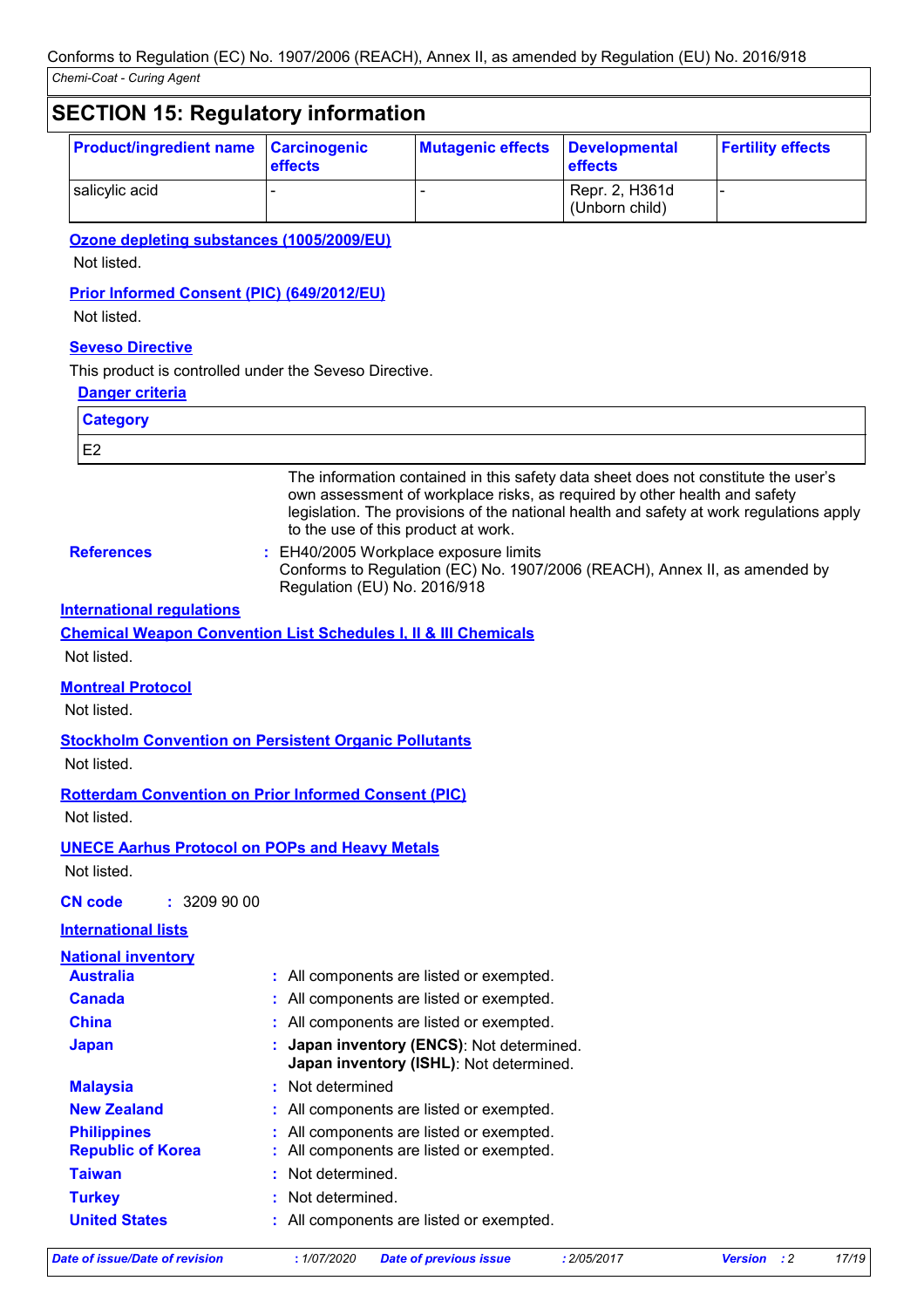## **SECTION 15: Regulatory information**

- **Thailand :** Not determined.
- 
- 
- **Viet Nam :** Not determined.

**15.2 Chemical safety assessment**

**:** No Chemical Safety Assessment has been carried out.

## **SECTION 16: Other information**

Indicates information that has changed from previously issued version.

| <b>Abbreviations and</b> | $:$ ATE = Acute Toxicity Estimate                                                           |
|--------------------------|---------------------------------------------------------------------------------------------|
| acronyms                 | CLP = Classification, Labelling and Packaging Regulation [Regulation (EC) No.<br>1272/2008] |
|                          | DMEL = Derived Minimal Effect Level                                                         |
|                          | DNEL = Derived No Effect Level                                                              |
|                          | EUH statement = CLP-specific Hazard statement                                               |
|                          | PBT = Persistent, Bioaccumulative and Toxic                                                 |
|                          | PNEC = Predicted No Effect Concentration                                                    |
|                          | <b>RRN = REACH Registration Number</b>                                                      |
|                          | vPvB = Very Persistent and Very Bioaccumulative                                             |
|                          |                                                                                             |

#### **Contains TiO2 :**

**Procedure used to derive the classification according to Regulation (EC) No. 1272/2008 [CLP/GHS]**

| <b>Classification</b>   | <b>Justification</b>  |
|-------------------------|-----------------------|
| Acute Tox. 4, H302      | Expert judgment       |
| Acute Tox. 4, H332      | On basis of test data |
| Skin Corr. 1B, H314     | Expert judgment       |
| Eye Dam. 1, H318        | Expert judgment       |
| Skin Sens. 1, H317      | Expert judgment       |
| <b>STOT RE 2, H373</b>  | Expert judgment       |
| Aquatic Chronic 2, H411 | Expert judgment       |

#### **Full text of H-phrases referred to in sections 2 and 3**

| <b>Full text of abbreviated H</b>     | H302                                        | Harmful if swallowed.                                                              |
|---------------------------------------|---------------------------------------------|------------------------------------------------------------------------------------|
| <b>statements</b>                     | H314                                        | Causes severe skin burns and eye damage.                                           |
|                                       | H317                                        |                                                                                    |
|                                       |                                             | May cause an allergic skin reaction.                                               |
|                                       | H318                                        | Causes serious eye damage.                                                         |
|                                       | H319                                        | Causes serious eye irritation.                                                     |
|                                       | H332                                        | Harmful if inhaled.                                                                |
|                                       | H361d                                       | Suspected of damaging the unborn child.                                            |
|                                       | H373 (oral)                                 | May cause damage to organs through prolonged or<br>repeated exposure if swallowed. |
|                                       | H373                                        | May cause damage to organs through prolonged or<br>repeated exposure.              |
|                                       | H400                                        | Very toxic to aquatic life.                                                        |
|                                       | H410                                        | Very toxic to aquatic life with long lasting effects.                              |
|                                       | H411                                        | Toxic to aquatic life with long lasting effects.                                   |
|                                       | H412                                        | Harmful to aquatic life with long lasting effects.                                 |
| <b>Full text of classifications</b>   | Acute Tox. 4, H302                          | <b>ACUTE TOXICITY (oral) - Category 4</b>                                          |
| [CLP/GHS]                             | Acute Tox. 4, H332                          | <b>ACUTE TOXICITY (inhalation) - Category 4</b>                                    |
|                                       | Aquatic Acute 1, H400                       | SHORT-TERM (ACUTE) AQUATIC HAZARD - Category                                       |
|                                       |                                             | Aquatic Chronic 1, H410 LONG-TERM (CHRONIC) AQUATIC HAZARD -<br>Category 1         |
|                                       | Aquatic Chronic 2, H411                     | LONG-TERM (CHRONIC) AQUATIC HAZARD -<br>Category 2                                 |
|                                       | Aquatic Chronic 3, H412                     | LONG-TERM (CHRONIC) AQUATIC HAZARD -<br>Category 3                                 |
|                                       | Eye Dam. 1, H318                            | SERIOUS EYE DAMAGE/EYE IRRITATION - Category 1                                     |
|                                       | Eye Irrit. 2, H319                          | SERIOUS EYE DAMAGE/EYE IRRITATION - Category 2                                     |
| <b>Date of issue/Date of revision</b> | <b>Date of previous issue</b><br>:1/07/2020 | 18/19<br>: 2/05/2017<br><b>Version</b> : 2                                         |